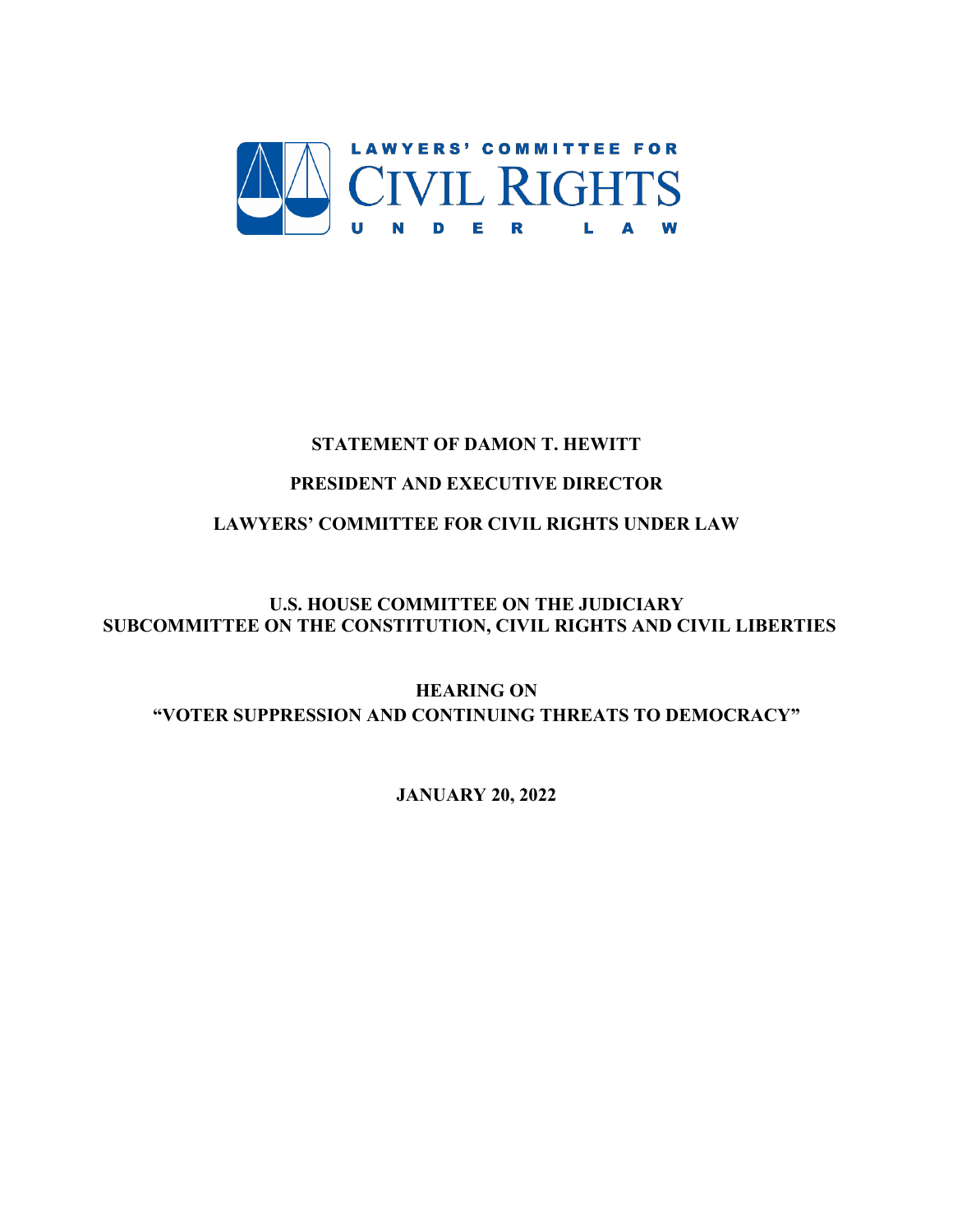### **I. Introduction**

Chairman Cohen, Vice Chair Ross, Ranking Member Johnson, and Members of the Subcommittee on the Constitution, Civil Rights, and Civil Liberties, my name is Damon T. Hewitt and I am the President and Executive Director of the Lawyers' Committee for Civil Rights Under Law ("Lawyers' Committee"). Thank you for the opportunity to testify today on "Voter Suppression and Continuing Threats to Democracy." The Lawyers' Committee is a national civil rights organization created at the request of President John F. Kennedy in 1963 to pursue racial justice through mobilization of the private bar. Voting rights has been an organizational priority since the inception of the organization.

This hearing comes just five days after what would have been the 93<sup>rd</sup> birthday of the Rev. Dr. Martin Luther King, Jr., which we celebrated this last Monday. It is in the spirit of our national day of service, activism, and remembrance that I will turn first to Dr. King's immortal words on why equal access to the right to vote is so critical to voters of color as "Civil Right No. 1":

> Voting is the foundation stone for political action. With it the Negro can eventually vote out of office public officials who bar the doorway to decent housing, public safety, jobs, and decent integrated education. It is now obvious that the basic elements so vital to Negro advancement can only be achieved by seeking redress from government at local, state, and federal levels. To do this the vote is essential.<sup>1</sup>

No eligible voting-age citizen, particularly historically disenfranchised Black voters, should be confronted with barriers designed to make it more difficult for them to register to vote. Nor should they be limited to "participating in an empty ritual"2 in which the ballots cast are rejected or are rendered meaningless by discriminatory procedures or redistricting practices. As Dr. King elaborated, for voters of color who have sacrificed so much in the service of this country, it would be "ironic to be governed, to be taxed, to be given orders, but to have no representation in a nation that would defend the right to vote abroad."3

Unfortunately, that irony has become a reality for millions of Black voters and other voters of color across this nation. But the peril to American democracy is not limited to them. Every citizen is impacted, and our government rendered less legitimate, when voter suppression denies eligible citizens a voice in the political process. The same is true when actions are taken to subvert the will of the people through laws or actions to change election outcomes when officials in power disagree with the results. The January 6<sup>th</sup> Insurrection and efforts to usurp the apparatus of local elections boards and processes is a warning that we all must heed.

Today we find ourselves at a crossroads. In 2006, the same year that we saw a strong bipartisan reauthorization of the Voting Rights Act, the United States was ranked as a "Full

<sup>1</sup> Martin Luther King, Jr., *Civil Right No. 1: The Right to Vote*, THE N.Y. TIMES MAG., Mar. 14, 1965, at 26-27, *reprinted in* A TESTAMENT OF HOPE: THE ESSENTIAL WRITINGS AND SPEECHES OF MARTIN LUTHER KING, JR. 183 (James M. Washington ed., 1991).

<sup>2</sup> Martin Luther King, Jr., *Black Power Defined*, THE N.Y.TIMES MAG., June 11, 1967, at 26-27, *reprinted in* Washington, *supra*, at 307.

<sup>3</sup> Martin Luther King, Jr., *Who Speaks for the South?*, LIBERATION 2, Mar. 1958, at 13-14, *reprinted in* Washington, *supra*, at 92.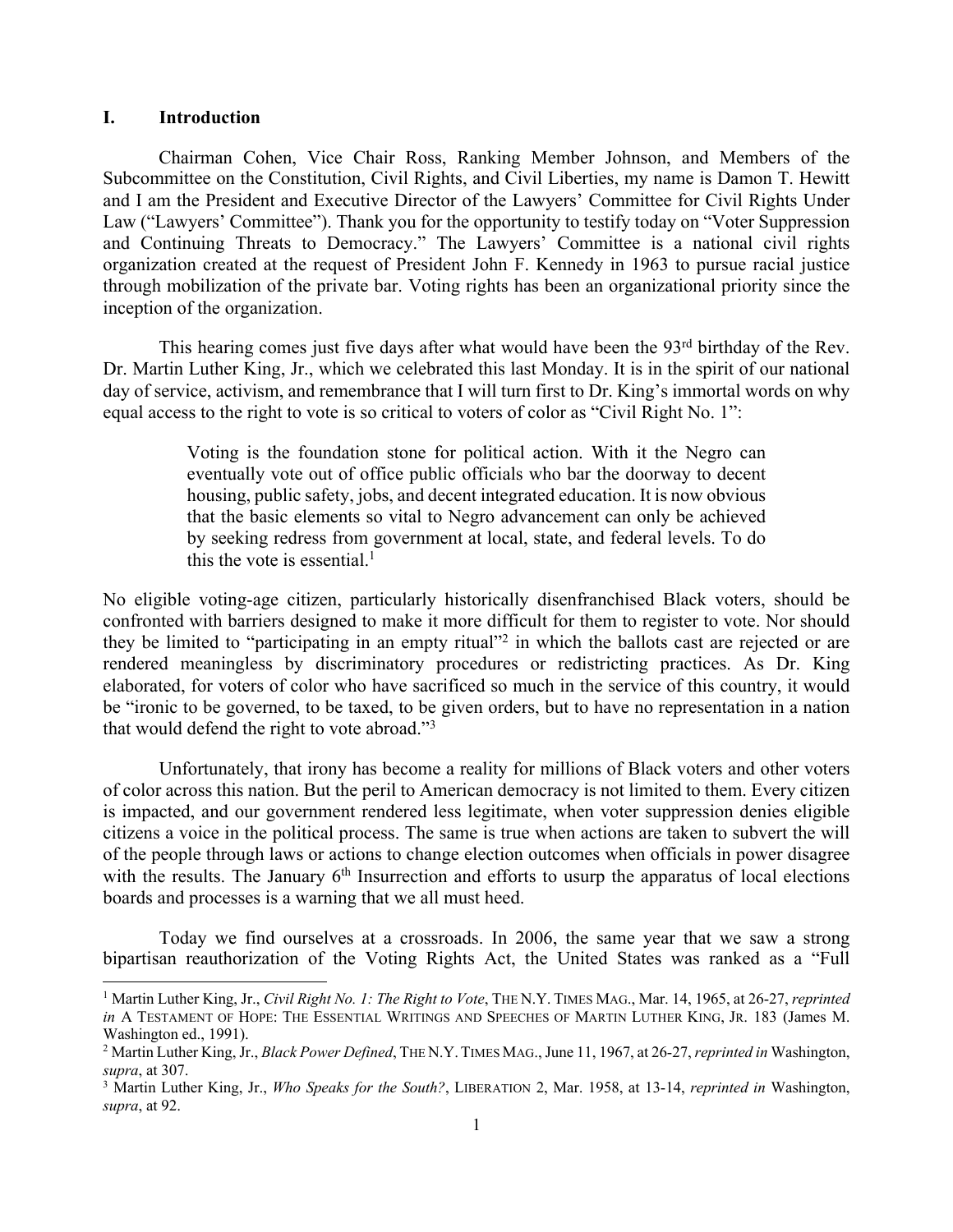Democracy" by the Democracy Index. Less than two decades later, much has changed. In 2021, the United States is ranked as a "Flawed Democracy," driven by growing efforts at the state and local levels to suppress voting and to subvert legitimate election results. As the Democracy Index's authors explained, "public trust in the democratic process was dealt a blow by the refusal of Donald Trump and many of his supporters to accept the election result" in the 2020 elections.<sup>4</sup> For similar reasons, in November 2021 the International Institute for Democracy and Electoral Assistance, a respected European think-tank, for the first time placed the United States on its list of "backsliding democracies."5 It is widely believed among our allies that we have embarked on a dangerous path towards authoritarianism.6

Recent polling confirms that most Americans agree that our democracy stands on the precipice. On the one-year anniversary of the January 6<sup>th</sup> insurrection, an NPR/Ipsos poll found that 64% of Americans believe U.S. democracy is "in crisis and at risk of failing." Notably, those results were consistent across party lines, but for different reasons. Most Democratic respondents and respondents of color expressed concerns about growing efforts to suppress the vote and Republicanled hyper-partisan efforts to ignore the will of voters by subverting legitimate voting counts in order to declare victory for their own candidates. In contrast, two-thirds of all Republican respondents subscribe to the "Big Lie" that the 2020 presidential election was somehow stolen from former President Trump because of rampant fraud, with fewer than half saying they are willing to accept the results of the 2020 election. 7

Too many believe the way to win is to call their opponents cheaters and to make it as hard as possible for their opponents' supporters to cast a ballot—even if it means them being deprived of any chance to vote at all. These forces have fractured our government, our politics, and our people. The inescapable truth is that voter suppression and subversion are not just undermining democracy, but threaten to destroy the very foundation of this nation, which rests upon the consent of the governed. Without immediate action to renew and restore the fundamental right to vote, we face the end of the "great experiment" of American democracy.

My testimony will focus on current racial discrimination in voting and efforts underway to subvert the will of voters. I will explain why it is critical that Congress immediately act to remedy the damage to racial equality in voting caused by the Supreme Court's decisions in *Shelby County v. Holder*<sup>8</sup> and *Brnovich v. Democratic National Committee*. <sup>9</sup> I will offer examples of the Lawyers' Committee's post-*Shelby* litigation, as well as a summary of our forthcoming Election Protection report highlighting increased state-level efforts to suppress and subvert the vote.

My message to Congress is simple: The time to act in protecting the right to vote is now.

<sup>4</sup> *Global Democracy Has a Very Bad Year*, THE ECONOMIST, Feb. 2, 2021, *available at*  https://www.economist.com/graphic-detail/2021/02/02/global-democracy-has-a-very-bad-year*.* 

<sup>5</sup> International Institute for Democracy and Electoral Assistance, *The Global State of Democracy Report 2021*, *available at* https://www.idea.int/gsod/sites/default/files/2021-11/the-global-state-of-democracy-2021\_1.pdf. 6

Laura King, *As Capitol Riot Anniversary Nears, Western Allies Fear for Health of U.S. Democracy*, LA TIMES, Jan. 4, 2022.

<sup>7</sup> *Six in 10 Americans say U.S. democracy is in crisis as the "Big Lie" takes root*, NPR, Jan. 3. 2022, *available at*  https://www.npr.org/2022/01/03/1069764164/american-democracy-poll-jan-6*.* 

 $8\,570\,$  U.S. 529 (2013).

<sup>&</sup>lt;sup>9</sup> 2021 WL 2690267 (2021).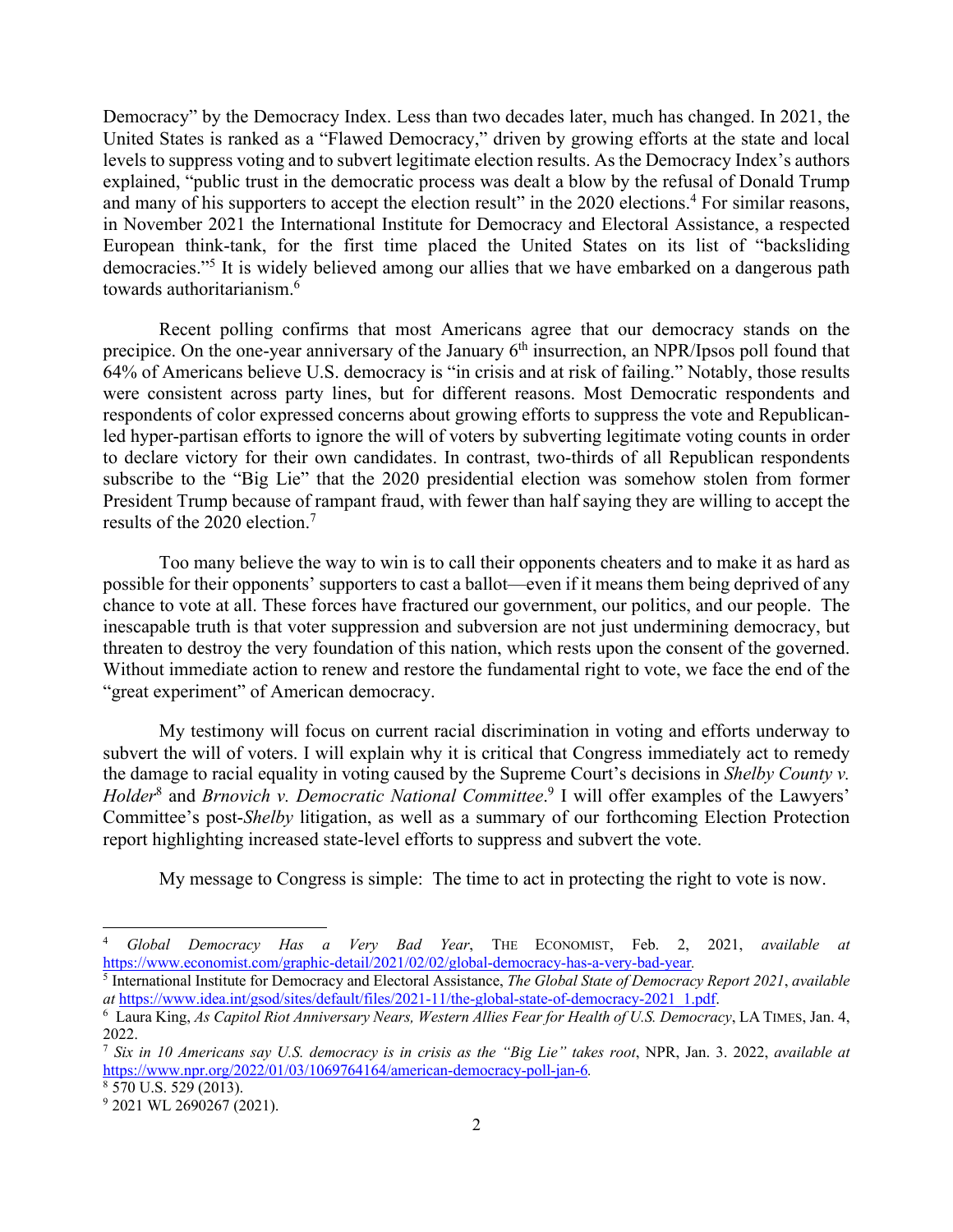#### **II.** *Shelby County* **makes it harder to stop discrimination before it disenfranchises voters**

### **A. The State of Affairs Prior to the** *Shelby County* **decision**

Prior to the *Shelby County* decision, the combination of Section 2 and Section 5 of the Voting Rights Act provided an effective means of preventing and remedying racial discrimination in voting. Section 2, which is discussed more fully below, remains as the general provision enabling the U.S. Department of Justice ("DOJ") and impacted voters to challenge voting practices or procedures that have a discriminatory purpose or result. Section 2 applies nationwide.<sup>10</sup>

Section 5 required jurisdictions with a history of racial discrimination in voting, based on a formula set forth in Section 4(b), to obtain preclearance of any voting changes from DOJ or the District Court in the District of Columbia before implementing the voting change.<sup>11</sup> From its inception, there was a sunset provision for the coverage formula, and the sunset for the 2006 Reauthorization was 25 years.<sup>12</sup>

Jurisdictions covered by Section 5 had to show federal authorities that the voting change did not have a discriminatory purpose or effect. Discriminatory purpose under Section 5 was the same as the Fourteenth and Fifteenth Amendment prohibitions against intentional discrimination against voters of color.<sup>13</sup> Effect was defined as a change which would have the effect of diminishing the ability of people of color to vote or to elect their preferred candidates of choice.<sup>14</sup> This was also known as retrogression, and in most instances was easy to measure and administer. For example, if a proposed redistricting plan maintained a majority Black district that elected a Black preferred candidate at the same Black population percentage as the plan in effect, it would be highly unlikely to be found retrogressive. If, however, the proposed plan significantly diminished the Black population percentage in the same district, it would invite serious questions that it was retrogressive.

Except in rare circumstances, covered jurisdictions would first submit their voting changes to the Department of Justice. DOJ had sixty days to make a determination on a change, and if DOJ precleared the change or did not act within that timeframe, the covered jurisdiction could implement the change.15 The submission of additional information by the jurisdiction, which often happened because DOJ requested such information orally, would extend the 60-day period if the submitted information materially supplemented the submission.16 DOJ could also extend the 60-day period once by sending a written request for information to the jurisdiction.<sup>17</sup> This often signaled to the jurisdiction that DOJ had serious concerns that the change violated Section 5. If DOJ objected to a change, it was blocked, but jurisdictions had various options, including requesting reconsideration from DOJ using Section 5 Procedures, <sup>18</sup> seeking preclearance from the federal court, <sup>19</sup> and modifying

<sup>10</sup> 52 U.S.C. § 10301.

 $11$  52 U.S.C.  $\&$  10303(b), 10304.

 $12$  52 U.S.C. § 10303(b).

<sup>13</sup> 52 U.S.C. § 10304(c).

 $14$  52 U.S.C. § 10304(b), (d).

 $15$  52 U.S.C. § 10304(a).

<sup>&</sup>lt;sup>16</sup> *Id.* Procedures for the Administration of Section 5 of the Voting Rights Act ("Section 5 Procedures"), 28 C.F.R. § 51.37.

<sup>17</sup> Section 5 Procedures, 28 C.F.R. § 51.37.

<sup>18</sup> 28 C.F.R. § 51.45.

 $19$  52 U.S.C. § 10304(a).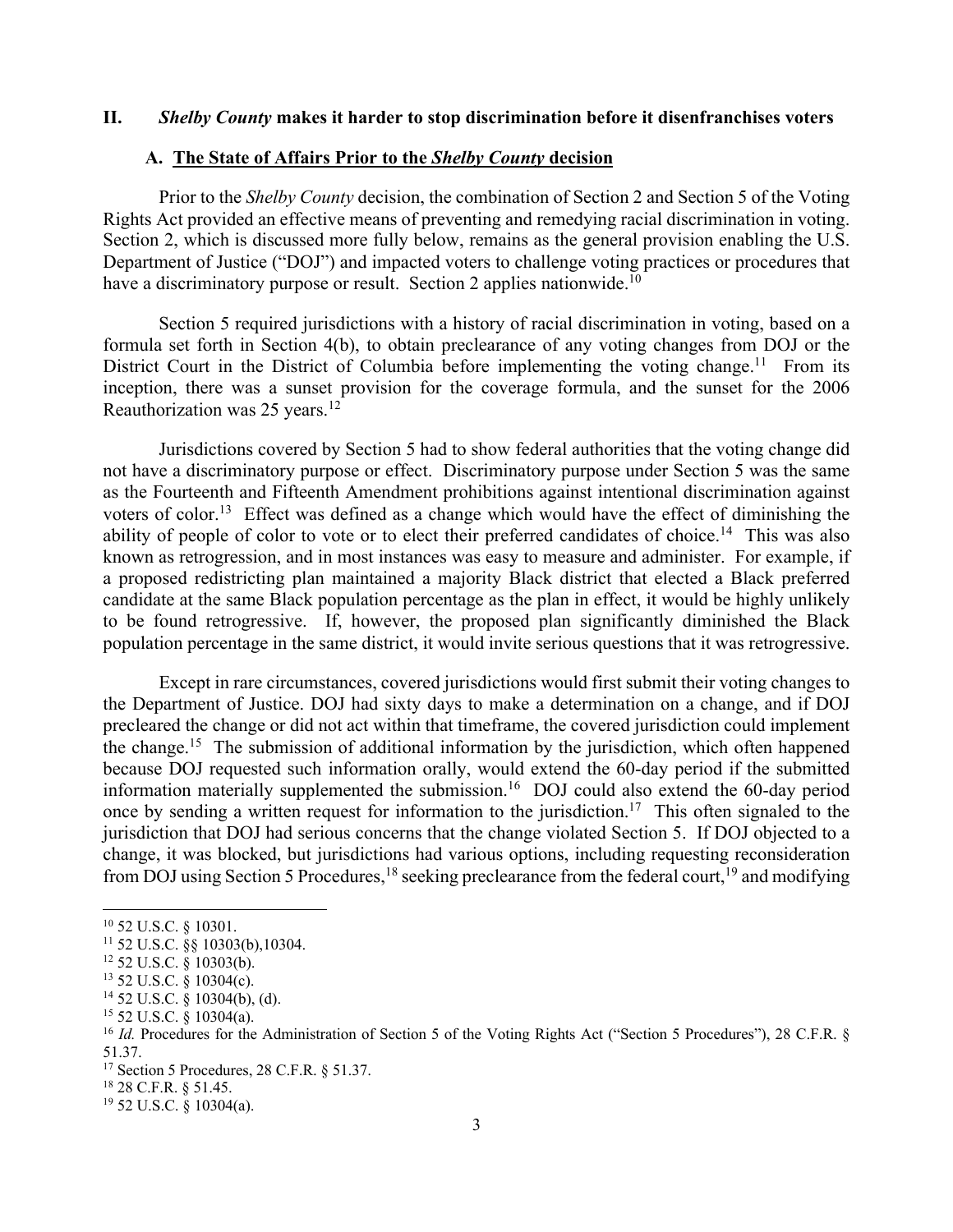the voting change and resubmitting it for preclearance.

The benefits of Section 5 were numerous and tangible. The 2014 National Commission Report provided the following statistics and information regarding DOJ objections:

By any measure, Section 5 was responsible for preventing a very large amount of voting discrimination. From 1965 to 2013, DOJ issued approximately 1,000 determination letters denying preclearance for over 3,000 voting changes. This included objections to over 500 redistricting plans and nearly 800 election method changes (such as the adoption of at-large election systems and the addition of majority-vote and numbered-post requirements to existing at-large systems). Much of this activity occurred between 1982 (when Congress enacted the penultimate reauthorization of Section 5) and 2006 (when the last reauthorization occurred); in that time period approximately 700 separate objections were interposed involving over 2,000 voting changes, including objections to approximately 400 redistricting plans and another 400 election method changes.

Each objection, by itself, typically benefited thousands of minority voters, and many objections affected tens of thousands, hundreds of thousands, or even (for objections to statewide changes) millions of minority voters. It would have required an immense investment of public and private resources to have accomplished this through the filing of individual lawsuits. $20$ 

In addition to the changes that were formally blocked, Section 5's effect on deterring discrimination cannot be understated. Covered jurisdictions knew that their voting changes would be reviewed by an independent body and they had the burden of demonstrating that they were nondiscriminatory. In the pre-*Shelby County* world, most covered jurisdictions knew better than to enact changes which would raise obvious concerns that they were discriminatory—like moving a polling place in a majority Black precinct to a sheriff's office. In the post-*Shelby County* world, a formerlycovered jurisdiction is likely to get away with implementing a discriminatory change for one election (or more) before a plaintiff receives relief from a court, as the Hancock County, Georgia voter purge and Texas voter identification cases detailed later illustrate.

The Section 5 process also brought notice and transparency to voting changes. Most voting changes are made without public awareness. DOJ would produce a weekly list of voting changes that had been submitted, which was automatically sent to individuals and groups that electronically subscribed to receive the list.<sup>21</sup> For submissions of particular interest, DOJ would provide public notice of the change if it believed the jurisdiction had not provided adequate notice of the change.<sup>22</sup> But even more important, the Section 5 process incentivized jurisdictions to involve the Black community and other communities of color in voting changes. DOJ's Section 5 Procedures requested that jurisdictions with a significant population of people of color provide the names of community members of color who could speak to the change,  $23$  and DOJ's routine practice was to call at least

<sup>&</sup>lt;sup>20</sup> NATIONAL COMMISSION ON VOTING RIGHTS, PROTECTING MINORITY VOTERS: OUR WORK IS NOT DONE 56 (2014) (hereinafter, "2014 National Commission Report").

<sup>21</sup> Section 5 Procedures, 28 C.F.R. § 51.32-51.33.

<sup>22</sup> *Id.* at 28 C.F.R. § 51.38(b).

<sup>23</sup> *Id.* at 28 C.F.R. § 51.28(h).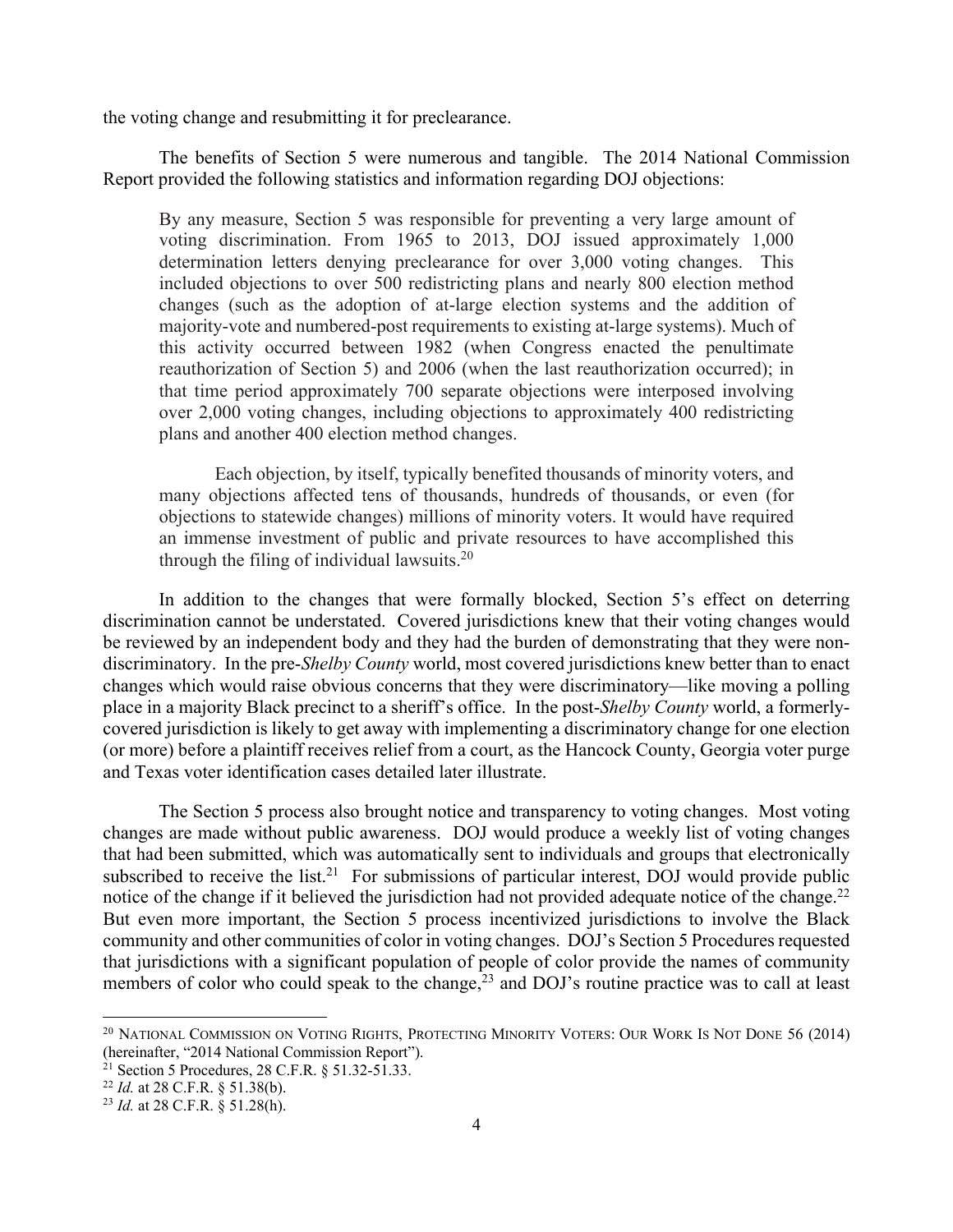one local community member of color to ask whether she or he was aware of the voting change and had an opinion on it. Moreover, involved members of the community could affirmatively contact DOJ and provide relevant information and data.<sup>24</sup>

## **B. The** *Shelby County* **Decision**

In the *Shelby County* case, the Supreme Court decided in a 5-4 vote that the coverage formula for Section 5 of the Voting Rights Act, found in Section 4(b), was unconstitutional. The majority held that because the Voting Rights Act "'impose<sup>[d]</sup> current burdens," it "'must be justified by current needs.<sup>'"25</sup> The majority went on to rule that because the formula was comprised of data from the 1960s and 1970s, it could not be rationally related to determining what jurisdictions, if any, should be covered under Section 5 decades later.<sup>26</sup> The four dissenting justices found that Congress had demonstrated that regardless of what data was used to determine the formula, racial discrimination in voting had persisted in the covered jurisdictions.<sup>27</sup> The majority made clear that "[w]e issue no holding on §5 itself, only on the coverage formula. Congress may draft another formula based on current conditions."28

*Shelby County* effectively immobilized Section 5; following the decision, preclearance is now limited only to those jurisdictions where it is imposed by a court after a finding of intentional racial discrimination in voting. As a result, Section 5 is essentially dead without a modernized coverage formula, such as the one in the John R. Lewis Voting Rights Advancement Act of 2021. There are compelling reasons for Congress to act—predictably, racial discrimination in voting has increased in the absence of Section 5, and Section 2 cannot adequately substitute for Section 5.

## **C. The Impact of the** *Shelby County* **Decision**

The year after the *Shelby County* decision was issued, the Executive Summary and Chapter 3 of the 2014 National Commission Report discussed what was lost by virtue of the Court's ruling. We predicted the following impacts:

- Voting rights discrimination would proliferate, particularly in the areas formerly covered by Section 5;
- Section 2 would not serve as an adequate substitute for Section 5 for numerous reasons:
	- o The statutes are not identical but were instead intended to complement one another;
	- o Section 5 prevents a discriminatory voting change from ever going into effect whereas discrimination can affect voters in a Section 2 case prior to a court decision or a settlement;

<sup>24</sup> *Id.* at 28 C.F.R. § 51.29.

<sup>25</sup> *Shelby County*, 570 U.S. at 536 (quoting *Northwest Austin Municipal Util. Dist. No. One v. Holder,* 557 U.S. 193, 203 2009)). 26 *Shelby County*, 557 U.S. at 545-54.

<sup>27</sup> *Id.* at 560 (Ginsberg, J. dissenting).

<sup>28</sup> *Id.* at 556.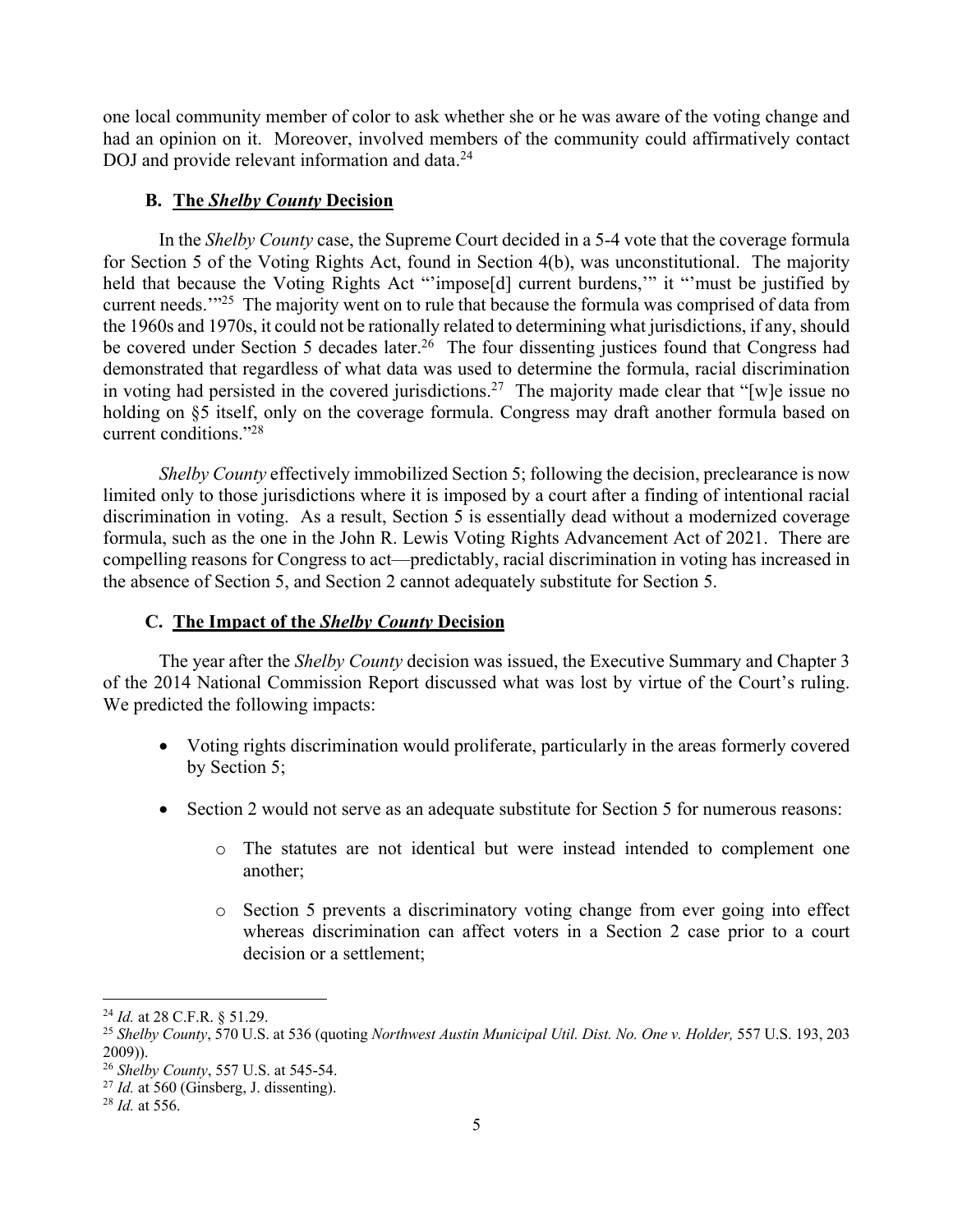- o Section 2 litigation is time-consuming and expensive compared to Section 5 which is efficient and less-resource intensive;
- o Section 2 is less likely to prevent discrimination than Section 5 because:
	- Under Section 2 plaintiffs have the burden whereas under Section 5, jurisdictions have the burden of proof;
	- Section 2 has a complicated multi-factor test that provides numerous defenses for jurisdictions, whereas Section 5 has a simple retrogression test.
- The *Shelby County* decision, and DOJ's interpretation that it also bars use of the coverage formula for sending federal observers to monitor elections, has left voting processes vulnerable to discrimination.<sup>29</sup>

The subsequent years have demonstrated that all of the negative impacts we anticipated have come to pass.

The Lawyers' Committee's Voting Rights Project has never been busier than in the post-*Shelby County* years, where we have participated as a counsel to a party or as amici in more than 100 voting rights cases. Because the Lawyers' Committee has a specific racial justice mission, all of the cases we have participated in implicate race or racial discrimination in some fashion, even if there are no race discrimination claims in the case.

In previous testimony the Lawyers' Committee provided in 2019, we reviewed the 41 post-*Shelby County* voting rights cases we had litigated up to that time. The findings included the following:

- In the thirty-seven cases where we sued state or local governments, twenty-nine (78.3%) involved jurisdictions that were covered by Section 5, even though far less than half the country was covered by Section 5. Moreover, we sued seven of the nine states that were covered in their entirety by Section 5 (Alabama, Arizona, Georgia, Louisiana, Mississippi, Texas, Virginia), as well as two of the states that were partially covered at the local level (North Carolina and New York).
- We achieved substantial success, either proving discrimination or achieving a settlement to address our claims in the vast majority of the cases. Of the thirty-three cases where there had been some result at the time, we achieved a positive result in 26 of 33 (78.8%). In most of the seven cases where we were not successful, we had filed emergent litigation—either on Election Day or shortly before—where achieving success is most difficult.30

<sup>29</sup> 2014 National Commission Report, *supra*, at 12, 55-64.

<sup>&</sup>lt;sup>30</sup> The difficulty in successfully challenging voting procedures adopted or implemented close to an election results from judicial application of the "Purcell Principle," in which the Supreme Court cautioned federal courts against issuing injunctions in voting rights cases close to an election. *See Purcell v. Gonzalez*, 549 U.S. 1, 4-5 (2006) (per curiam). The John R. Lewis Voting Rights Advancement Act would address the *Purcell* Principle by clarifying the circumstances under which it is appropriate for federal courts to grant relief in emergent voting rights litigation.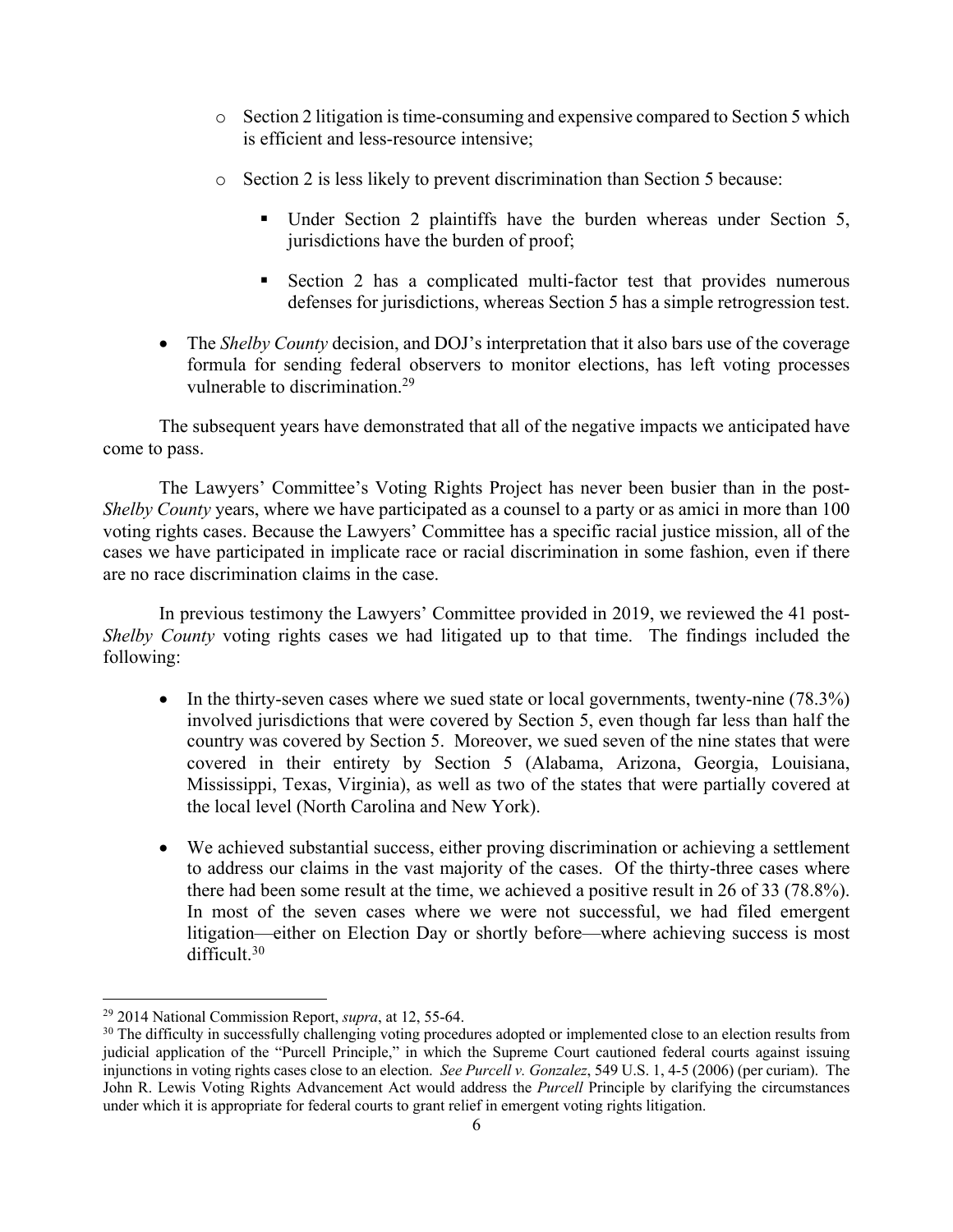This data tells us that racial discrimination in voting remains substantial, especially considering that the Lawyers' Committee is but one organization, and particularly in the areas previously covered by Section 5.

In 2019, the Lawyers' Committee did a 25-year look back on the number of times that an official entity made a finding of voter discrimination. <sup>31</sup> This analysis of administrative actions and court proceedings identified 340 instances between 1994 and 2019 where the U.S. Attorney General or a court made a finding of racial discrimination in voting, or where a jurisdiction changed its laws or practices based on litigation alleging racial discrimination in voting. We found that the successful court cases occurred in disproportionally greater numbers in jurisdictions that were previously covered under Section 5.

#### **D. Why Section 2 is an inadequate substitute for Section 5**

Prior to the *Shelby County* decision, critics of Section 5 frequently minimized the negative impact its absence would have by pointing out that DOJ and private parties could still address discriminatory voting changes by bringing affirmative cases under Section 2 of the Voting Rights Act. Indeed, in the same paragraph of *Shelby County* where the Supreme Court majority states that Congress could adopt a new formula for Section 5, it also notes that its "decision in no way affects the permanent, nation-wide ban on racial discrimination in voting found in  $\S2.^{32}$ 

However, during the *Shelby County* litigation and the reauthorization process preceding it, defenders of Section 5 repeatedly pointed out why Section 2 was an inadequate substitute. Eight years of experience demonstrate this to be true.

This is hardly a surprise given that Section 5 and Section 2 were designed by Congress to complement one another and work in concert as part of a comprehensive set of tools to combat racial discrimination in voting. Section 5 was designed to prevent a specific problem—to prevent jurisdictions with a history of racial discrimination in voting from enacting new measures that would undermine the gains voters of color were able to secure through other voting protections, including Section 2. The Section 5 preclearance process was potent, but also efficient and surgical in its limited geographic focus and sunset provisions. It was also relatively easy to evaluate because the retrogressive effect standard—whether voters of color are made worse off by the proposed change is simple to determine in all but the closest cases. Section 5 is designed to have prophylactic effect to protect against discriminatory changes to the status quo.

Section 2 is quite different. It evaluates whether the status quo is discriminatory and thus must be changed. The test for liability should be, and is, rigorous because it is a court-ordered change. Although Section 2 (results) and Section 5 (retrogression) both have discriminatory impact tests, they are distinct. As discussed above, the Section 5 retrogression test is quite straightforward in determining whether a jurisdictional-generated change should be blocked—asking the question, will voters of color be worse off because of the change?

<sup>31</sup> Preliminary Report on Voting Discrimination Against Racial and Ethnic Minorities 1994-2019, *available at* https://lawyerscommittee.org/wp-content/uploads/2019/11/LC\_VOTER\_DISCRIM\_RPT\_H.pdf.

<sup>32</sup> *Shelby County*, 570 U.S. at 556.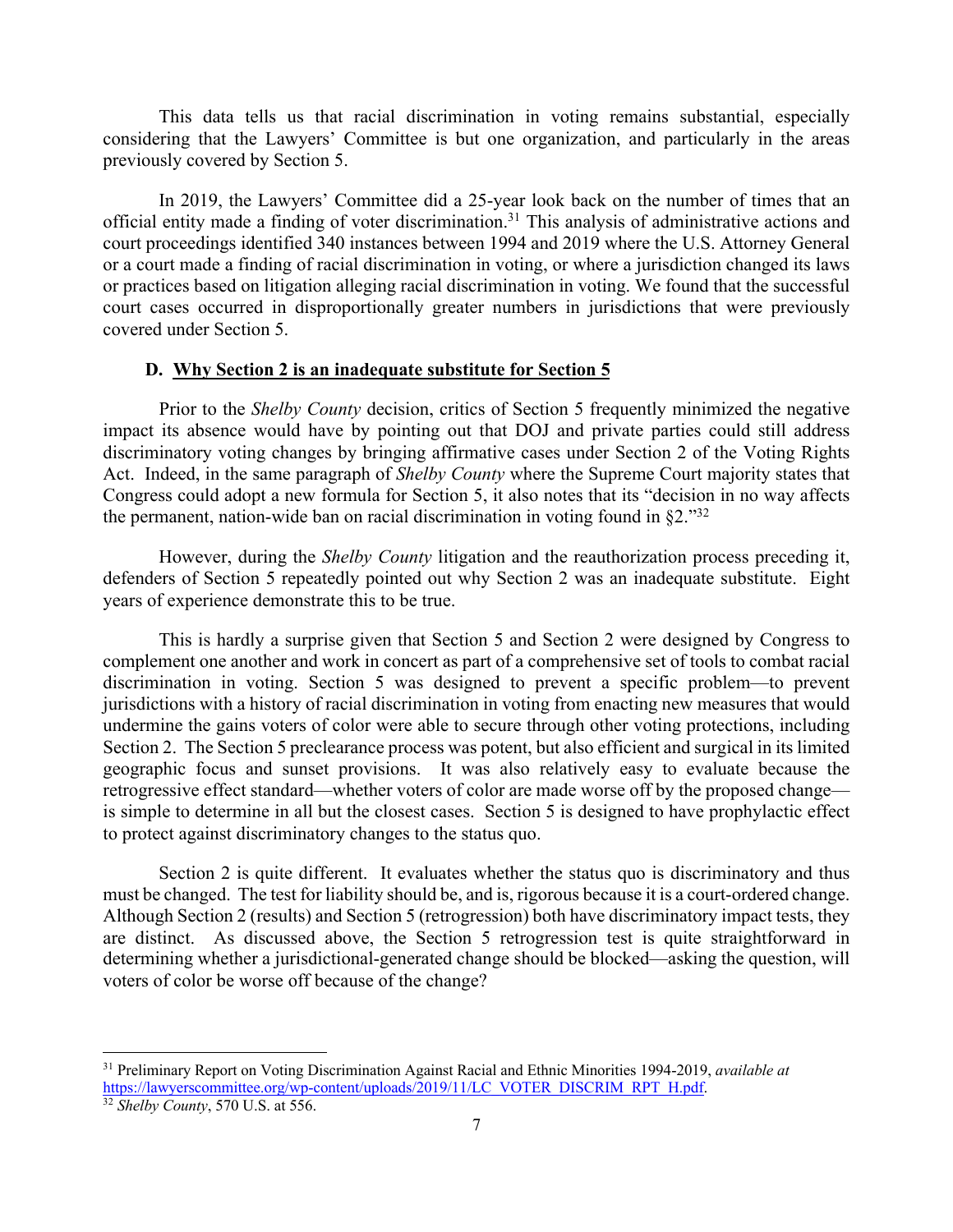In contrast, the Section 2 results inquiry is complex and resource intensive to litigate. As discussed in greater detail below in the context of the *Brnovich* decision, the "totality of circumstances" test set forth in the statute is fact-intensive by its own definition. The Senate Report supporting the 1982 amendment to Section 2 lists factors that courts have used as a starting point in applying the totality of circumstances test to include seven such factors (along with two factors plaintiffs have the option to raise).<sup>33</sup> On top of the Senate factors, courts have introduced additional requirements. For example, in vote dilution cases, which typically involve challenges to redistricting plans or to a method of election, the plaintiff must first satisfy the three preconditions set forth by the Supreme Court in *Thornburg v. Gingles*, <sup>34</sup> before even getting to the Senate factors. These *Gingles*  preconditions require plaintiffs to show that a group of people of color is compact and numerous enough to constitute a majority of eligible voters in an illustrative redistricting plan and whether there is racially polarized voting (voters of color are cohered in large number to support certain candidates and those candidates are usually defeated because of white bloc voting) and are necessarily proven by expert testimony. In vote denial cases, which involve challenges to practices such as voter identification laws, courts have also added an additional test, with the developing majority view requiring that plaintiffs demonstrate that the challenged law imposes a discriminatory burden on members of a protected class and that this "burden must be in part caused by or linked to social conditions that have or currently produce discrimination against members of the protected class."35

The result is that Section 2 cases are extremely time-consuming and resource-intensive, particularly when defendants mount a vigorous defense. For example, *United States v. Charleston County*<sup>36</sup> was a successful challenge to the at-large method of electing the Charleston (South Carolina) County Council. The litigation took four years, and it involved more than seventy witness depositions and a four-week trial, even though DOJ had prevailed on the *Gingles* preconditions on summary judgment,<sup>37</sup> and needed to litigate only the totality of circumstances in the district court. In sharp contrast, between 1965 and 2005, DOJ objected to 32 redistricting plans submitted by the State of South Carolina or its political subdivisions. Section 5 prevented those 32 plans from being implemented because of their discriminatory purpose or effect, thereby avoiding disenfranchisement of Black voters that would have occurred if each plan had to be challenged separately in the courts.<sup>38</sup>

Four specific examples from the Lawyers' Committee's litigation record illustrate why Section 2 is an inadequate substitute for Section 5.

The first and most prominent example is the Texas voter identification law, which illustrates the time and expense of litigating a voting change under Section 2 that both DOJ and the federal district court found violated Section 5 prior to the *Shelby County* decision.<sup>39</sup> The same afternoon that *Shelby County* was decided, then-Texas Attorney General Greg Abbott announced that the State

<sup>33</sup> *See e.g.*, *Thornburg v. Gingles*, 478 U.S. 30, 44-45 (1986).

 $34$  *Id.* at 50-51.

<sup>35</sup> *Veasey v. Abbott*, 830 F.3d 216, 244 (5th Cir. 2016) (en banc) (quoting *League of Women Voters of N.C. v. North Carolina,* 769 F.3d 224, 240 (4th Cir. 2014), *cert. denied*, 135 S. Ct. 1735 (2015)); *see also Ohio State Conference for the NAACP v. Husted*, 786 F.3d 524, 554 (6th Cir. 2014).

<sup>36</sup> 316 F. Supp. 2d 268 (D.S.C. 2003), aff'd, 365 F.3d 341 (4th Cir.), *cert denied*, 543 U.S. 999 (2004).

<sup>37</sup> *United States v. Charleston County*, 318 F. Supp. 2d 302 (D.S.C. 2002).

<sup>38</sup> Luis Fuentes-Rohwer & Guy-Uriel E. Charles, *Preclearance, Discrimination, and the Department of Justice: The Case of South Carolina*, 828 S.C. L. REV. 827, 844 (2006).

<sup>39</sup> *Veasey*, 830 F.3d at 227 n.7.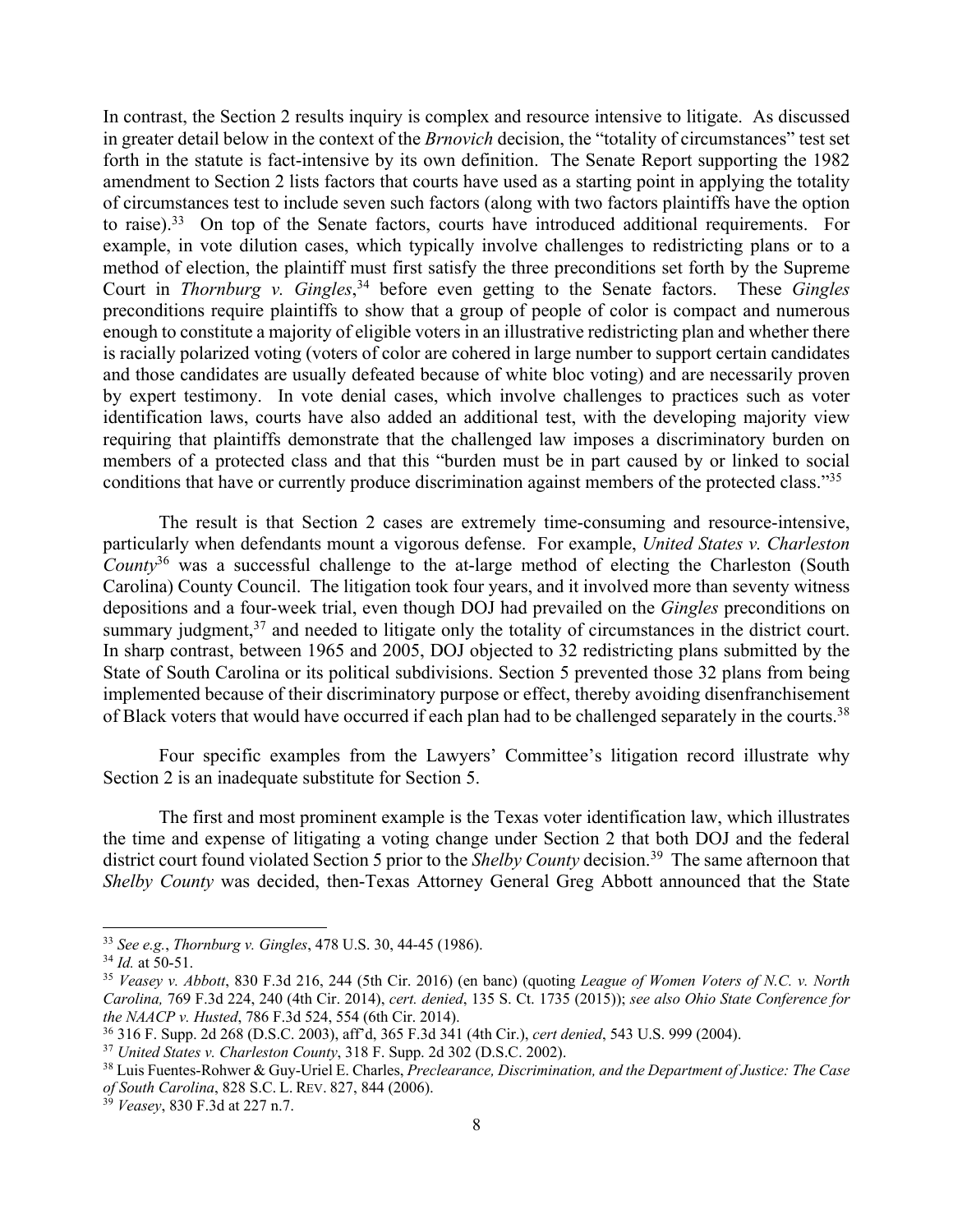would immediately implement s restrictive voter ID law.40 Several civil rights groups, including the Lawyers' Committee, filed suit in federal court, challenging SB 14 under several theories, including Section 2. DOJ filed its own suit under Section 2 and, ultimately, all of the cases were consolidated. The parties then embarked on months of discovery, leading to a two-week trial in September 2014, where dozens of witnesses, including 16 experts—half of whom were paid for by the civil rights groups—testified. Prior to the November 2014 election, the District Court ruled that SB 14 violated the "results" prong of Section 2 of the Voting Rights Act, because Black and Hispanic voters were two to three times less likely to possess the IDs required under SB 14 and it would be two to three times more burdensome for them to get the IDs than for white voters. The District Court's injunction against SB 14, however, was stayed pending appeal by the Fifth Circuit. So, the law, after being deemed to be discriminatory, remained in effect.<sup>41</sup> Subsequently, a three-judge panel and later an *en banc* panel of the United States Court of Appeals for the Fifth Circuit Court, affirmed the District Court's finding.42 As a result, the elections that took place between the day the *Shelby County* decision was handed down June 25, 2013 and the date of the Fifth Circuit's *en banc* opinion on July 20, 2016 took place under the discriminatory voter ID law. Section 5 could have changed this result. **Had Section 5 been enforceable, the discriminatory law would could have been prevented from going into effect**, and enormous expense and effort would have been spared. The district court awarded private plaintiffs \$5,851,388.28 in attorneys' fees and \$938,945.03 in expenses, for a total of \$6,790,333.31. The fee award is currently on appeal. As of June 2016, Texas had spent \$3.5 million in defending the case.<sup>43</sup> Even with no published information from DOJ, more than \$10 million in time and expenses were expended in that one case.

Second, in *Gallardo v. State*,<sup>44</sup> the Arizona legislature passed a law that applied only to the Maricopa County Community College District, adding two at-large members to what was previously a five-member single district board. The legislature had submitted the change for Section 5 preclearance. The Department of Justice issued a letter requesting more information based on concerns that the addition of two at-large members, in light of racially polarized voting in Maricopa County, would weaken the electoral power of voters of color on the board. After receiving the letter, Arizona officials did not seek to implement the change—an indication of the prophylactic power of Section 5 to stop discrimination before it happens. However, after the *Shelby County* decision, they moved forward, precipitating the lawsuit brought by the Lawyers' Committee and its partners. **Section 5 was the most viable remedy under federal law because the facts on the ground allowed the jurisdiction to evade review under Section 2.** We could not challenge the change under Section 2, especially because we would not have been able to meet the first *Gingles* precondition. Instead we made a claim in state court alleging that the new law violated Arizona's constitutional prohibition against special laws because the board composition of less populous counties was not changed. Reversing the intermediate appellate court, the Arizona Supreme Court rejected our argument, holding that the special laws provision of the state constitution was not violated. Unsurprisingly, the Latino candidate who ran for the at-large seat in the first election lost and the two at-large members are white.

<sup>40</sup> *Id.* at 227.

<sup>41</sup> *Id.* at 227-29, 250.

<sup>42</sup> *Id.* at 224-25.

<sup>43</sup> Jim Malewitz & Lindsay Carbonell, *Texas' Voter ID Defense Has Cost \$3.5 Million*, THE TEX. TRIB. (June 17, 2016), *available at* https://www.texastribune.org/2016/06/17/texas-tab-voter-id-lawsuits-more-35-million/.

<sup>44</sup> 236 Ariz. 84, 336 P.3d 717 (2014).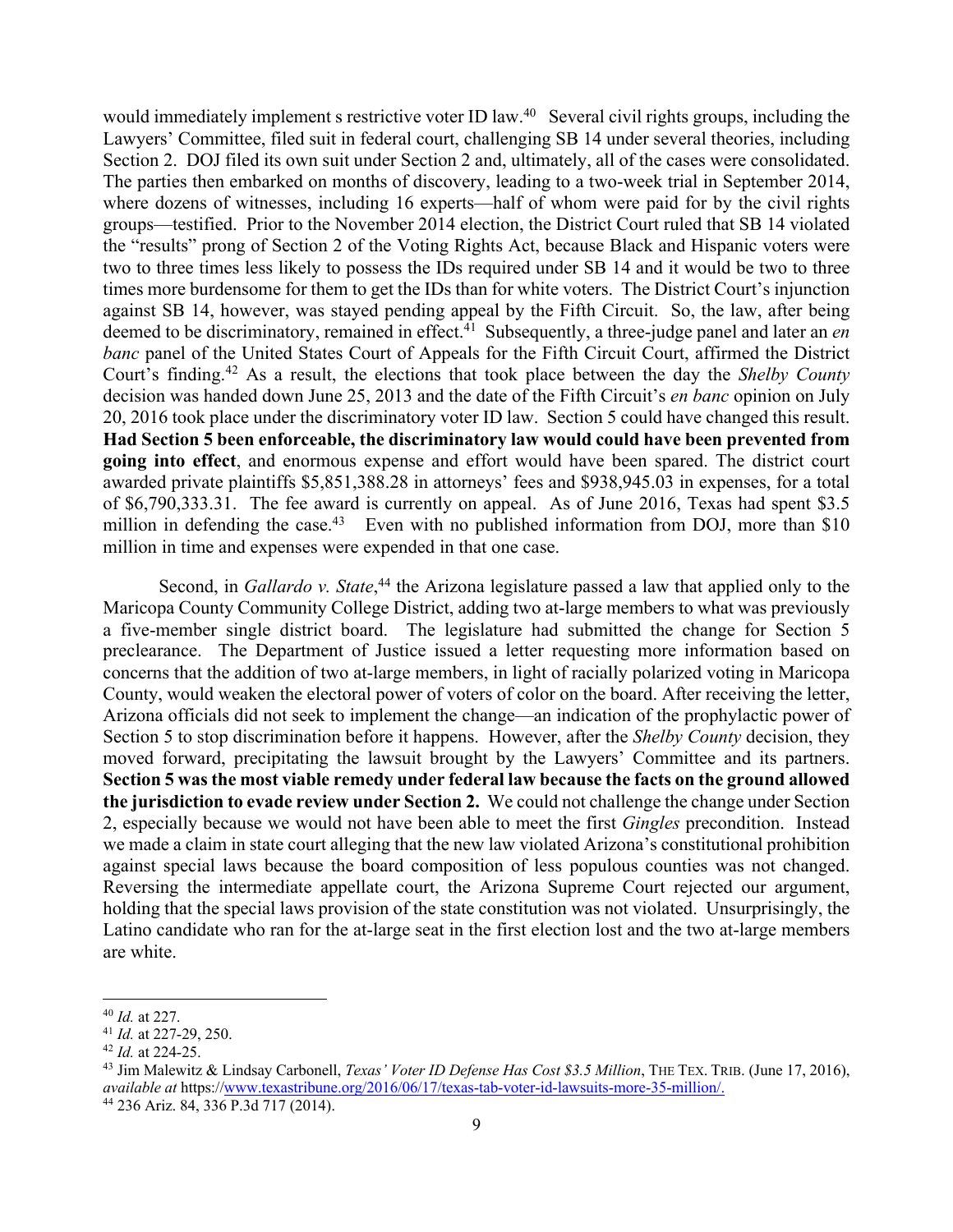Third, in 2015, the Board of Elections and Registration in Hancock County, Georgia, changed its process so as to initiate a series of "challenge proceedings" to purge voters, all but two of whom were African American. This resulted in the removal of 53 voters from the register. Later that year, the Lawyers' Committee, representing the Georgia State Conference of the NAACP and the Georgia Coalition for the Peoples' Agenda and individual voters, challenged this conduct as violating the Voting Rights Act and the National Voter Registration Act, and obtained relief which resulted in the unlawfully-removed voters being placed back on the register.<sup>45</sup> Ultimately, plaintiffs and the Hancock County Board agreed to the terms of a Consent Decree that would remedy the violations, and required the county's policies to be monitored for five years. But before this relieve could be secured, Sparta, a predominantly Black city in Hancock County failed to elected a Black mayor for the first time in four decades. And before the case was settled, and the wrongly-purged voters placed back on the rolls, at least one of them had died. **By the time Section 2 could offer relief, the damage was already done.**

The fourth matter is ongoing and reflects the significant present-day impact of the *Shelby County* decision and the loss of Section 5. It involves a law that Georgia, a previously covered jurisdiction, enacted this year: SB 202, a 53 section, 98-page law that changes many aspects of Georgia elections. It has spawned several federal lawsuits, most of which include voting discrimination claims. The Lawyers' Committee is counsel in the one of these suits. The litigation will unquestionably be resource-intensive, even if the various cases are fully or partially consolidated and the Plaintiffs engage in substantial coordination. It will require numerous experts and extensive fact discovery. There will be elections—and possibly multiple cycles of elections—that will occur before Plaintiffs will have the evidence needed to establish a constitutional or Section 2 violation and the court will set aside the time to hear and decide the claims. If Plaintiffs prevail, Georgia will undoubtedly appeal and even more time will pass. **But for the** *Shelby County* **decision, this onerous law would not exist.** There would be no SB 202, at least not in its current form, because at least some aspects of SB 202 appear to be clearly retrogressive and probably would not have been proposed in the first place. This is perhaps most clearly demonstrated by Georgia introducing several restrictions focused on voting by mail:

- The new absentee ballot ID requirements mandate that voters include a Georgia Driver's license number or Georgia State ID number on their absentee ballot application. If they have neither, voters are required to copy another form of acceptable voter ID and attach the copies of ID documents along with other identifying information to both their absentee ballot applications and inside the absentee ballot envelope when returning the voted ballot.
- The bill also prohibits public employees and agencies from sending unsolicited absentee ballot applications to voters, yet threatens private individuals and organizations who are not so prohibited with a substantial risk of incurring hefty fines for every application they send to an individual who has not yet registered to vote or who has already requested a ballot or voted absentee.
- SB 202 significantly limits the accessibility of absentee ballot drop boxes to voters. While all counties would be required to have at least one, the placement of drop boxes

<sup>45</sup> *Georgia State Conference of the NAACP v. Hancock County*, Case No. 15-cv-414 (M.D. Ga. 2015).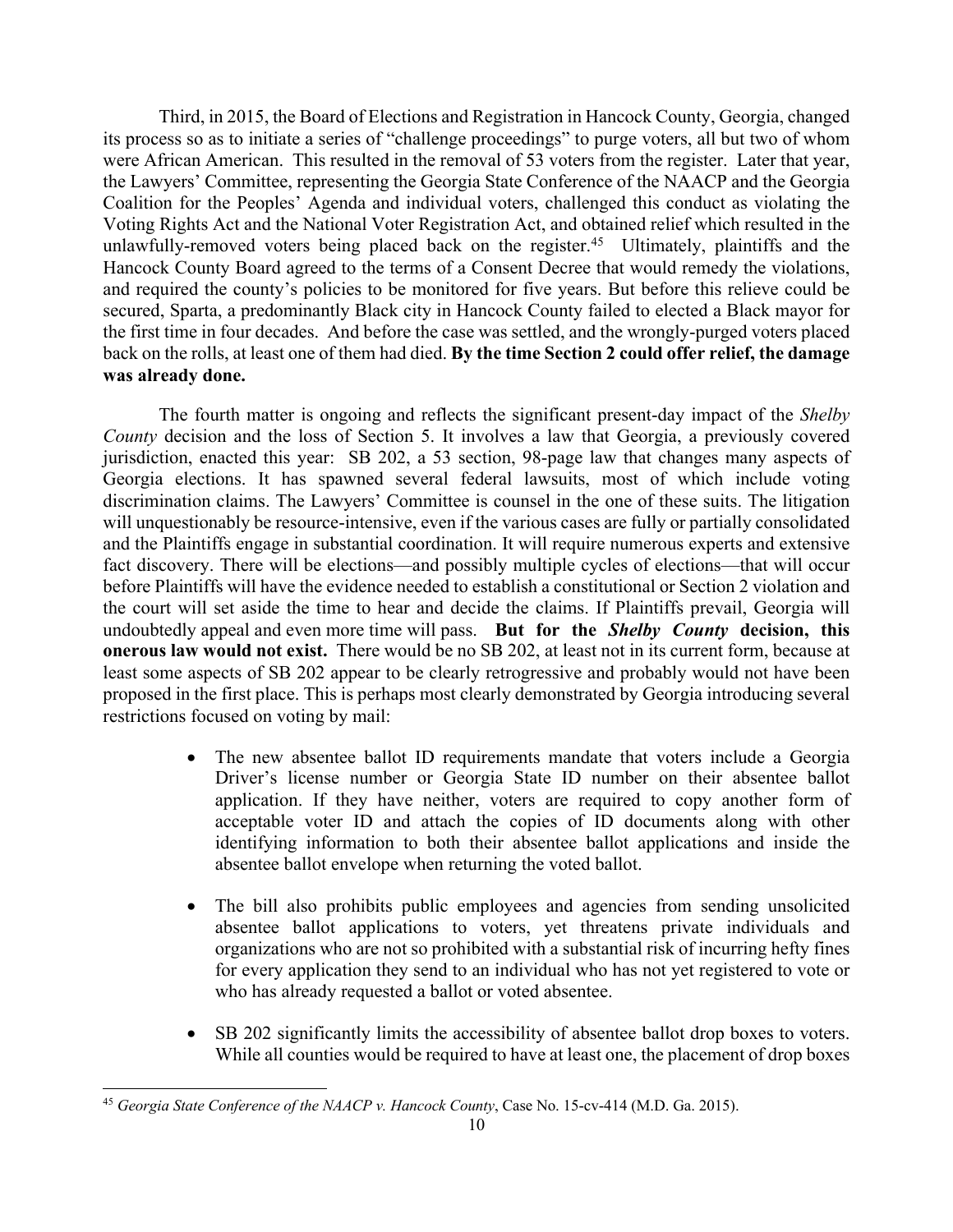is limited to early voting locations and drop boxes are available only to voters who can enter the early voting location during early voting hours to deposit their ballot inside the box. Thus, drop boxes are essentially useless to voters who can vote early in-person or who cannot access early voting hours at all due to work or other commitments during early voting hours.

• The bill also mandates an earlier deadline of 11 days before an election to request an absentee ballot, leaving some voters who become ill or have to travel out of the area in the lurch if they cannot vote during early voting and are unable to meet the earlier deadline to apply for a ballot*.* 46

These restrictions were adopted right after the November 2020 election, where voters of color used absentee ballots to an unprecedented degree, and in the cases of Black (29.4%) and Asian  $(40.3\%)$  voters, at higher rates than white  $(25.3\%)$  voters.<sup>47</sup> Given this seemingly disproportionate impact on voters of color, if Georgia were subject to Section 5, these provisions likely would have been found retrogressive, and never would have been in effect. Instead, these provisions will be contested through time and resource-intensive litigation under complex legal standards. In the meanwhile, voters of color will suffer.

#### **III.** *Brnovich* **reduces the effectiveness of Section 2 as a tool to stop voting discrimination**

### **A. Section 2 of the Voting Rights Act**

From the ratification of the Fifteenth Amendment in 1870 through the 1960s, the federal government tried—and failed—to defeat the "insidious and pervasive evil" of "racial discrimination in voting," which had been "perpetuated . . . through unremitting and ingenious defiance of the Constitution."48 Although Justice Frankfurter wrote long ago that the Fifteenth Amendment targeted "contrivances by a state to thwart equality in the enjoyment of the right to vote" and "nullifie[d] sophisticated as well as simple-minded modes of discrimination[,]"49 prior to the Voting Rights Act's passage, this language proved largely aspirational.50

Responding to the states' tenacious "ability . . . to stay one step ahead of federal law," Congress passed the Voting Rights Act to provide a "new weapon[] against discrimination."51 The Act "reflect[ed] Congress' firm intention to rid the country of racial discrimination in voting."<sup>52</sup> The essence of the Voting Rights Act's protections was exemplified in Section 2, which provided: "No voting qualification or prerequisite to voting, or standard, practice, or procedure shall be imposed or applied by any State or political subdivision to deny or abridge the right of any citizen of the United

<sup>46</sup> *Georgia State Conference of the NAACP, et al. v. Raffensperger*, et al., N.D. GA, no. 1:21-cv-1250-JPB, First Amended Complaint, Doc. 35, ¶¶ 134-158.

 $47$  *Id.*, **[1]** 92-100.

<sup>48</sup> *South Carolina v. Katzenbach*, 383 U.S. 301, 308–09 (1966). 49 *Lane v. Wilson*, 307 U.S. 268, 275 (1939)

<sup>50</sup> *See*, *e.g.*, *Katzenbach*, 310–15 (describing pre-Voting Rights Act efforts to enforce the Fifteenth Amendment).

<sup>51</sup> Armand Derfner, *Racial Discrimination and the Right to Vote*, 26 VAND. L. REV. 523, 524–25, 550 (1973) (hereinafter *Right to Vote*). 52 *Katzenbach*, 383 U.S. at 315.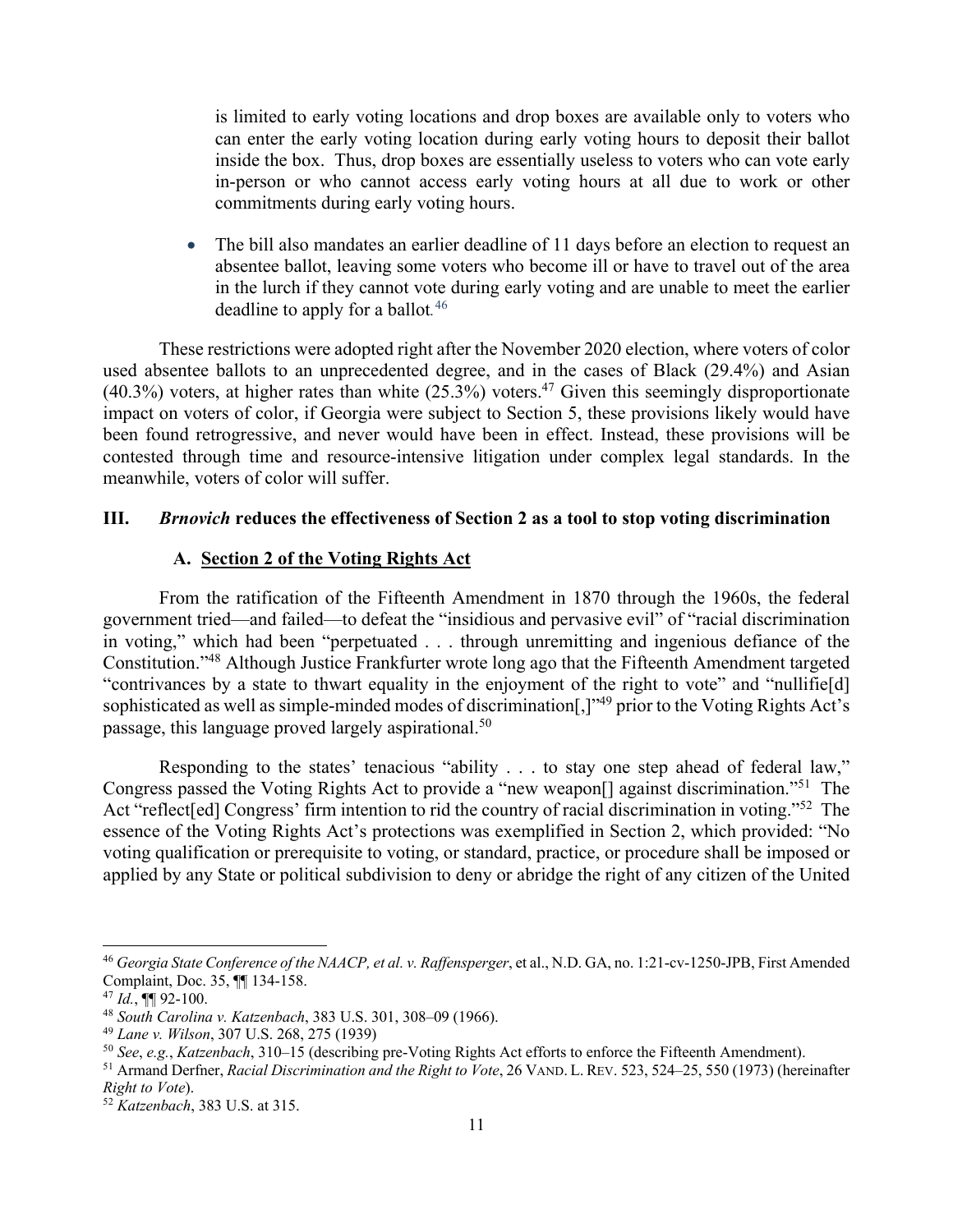States to vote on account of race or color."53

Notwithstanding Section 2's broad language, jurisdictions sought to evade its reach by placing "heavy emphasis on facially neutral techniques."54 These "techniques" included everything from "setting elections at inconvenient times" to "causing . . . election day irregularities" to "moving polling places or establishing them in inconvenient . . . locations." <sup>55</sup> In one Mississippi county, voters were forced to "travel 100 miles roundtrip to register to vote."56 In one Alabama county, "the only registration office in the county [was] closed weekends, evenings and lunch hours."<sup>57</sup> These regulations ostensibly governed the time, place, and manner of voting in a neutral way, but they "particularly handicap[ped] minorities."<sup>58</sup>

Against this backdrop, and responding to the Supreme Court's plurality decision in *City of Mobile v. Bolden*, which had read into Section 2 a "discriminatory purpose" element,<sup>59</sup> Congress expressly expanded Section 2, now codified at 52 U.S.C. § 10301. As amended, Section 2 prohibits any "voting qualification or prerequisite to voting or standard, practice, or procedure . . . *which results* in a denial or abridgement of the right of any citizen of the United States to vote on account of race or color."60 Congress further specified that, under Section 2, a violation is established if, "based on the totality of [the] circumstances," the political processes leading to an election are not "equally open to participation" by voters of color so that they have less opportunity than white voters "to participate in the political process and to elect representatives of their choice."61 By adopting this "results test," Congress captured the "complex and subtle" practices which "may seem part of the everyday rough-and-tumble of American politics" but are "clearly the latest in a direct line of repeated efforts to perpetuate the results of past voting discrimination."62

Section 2 provides relief for both *vote dilution*—schemes that reduce the weight of votes cast by people of color—and *vote denial*—standards, practices, or procedures that impede people of color from casting votes or having their votes counted. Vote-denial cases were the paradigmatic, "first generation" cases brought under Section 2. Only later did the Supreme Court "determine[] that the Act applies to 'vote dilution' as well."<sup>63</sup>

<sup>53</sup> Voting Rights Act of Aug. 6, 1965, Pub. L. No. 89-110, 79 Stat. 437, 437.

<sup>&</sup>lt;sup>54</sup> *Right to Vote*, *supra* at 552.<br><sup>55</sup> *Id.* at 557–58.<br><sup>56</sup> Steven L. Lapidus, *Eradicating Racial Discrimination in Voter Registration: Rights and Remedies Under the Voting Rights Act Amendments of 1982*, 52 FORD. L. REV. 93, 93 (1983). 57 *Id*. at 93–94. 58 *Id*. at 96.

 $^{59}$  446 U.S. 55, 62 (1980).<br> $^{60}$  Voting Rights Act Amendments of 1982, Pub. L. No. 97-205, 96 Stat. at 131, 134 (emphasis added).

 $^{61}$  *Id.* A claim for violation of Section 2 (and the Fourteenth Amendment) can still be based on a finding of intentional discrimination, by application of the settled standards for proving intentional discrimination as set forth in *Village of Arlington Heights v. Metropolitan Housing Development Corp*., 429 U.S. 252 (1977), which includes (1) the historical background; (2) the sequence of events leading to the challenged practice, including procedural and substantive deviations from normal process; (3) relevant legislative history; and (4) whether there is a disparate impact on any group. *See, e.g.*, *N.C. State Conference of NAACP v. McCrory*, 831 F.3d 204, 220-21 (4th Cir. 2016).

<sup>62</sup> S. Rep. No. 97-417, at 12 (1982), *reprinted in* 1982 U.S.C.C.A.N. 177, 189 ("Senate Report").

<sup>63</sup> *See* Richard Briffault, *Lani Guinier and the Dilemmas of American Democracy*, 95 COLUM. L. REV. 418, 423 (1995). The congressional record accompanying the 1982 Amendments is replete with examples of the discriminatory practices that concerned Congress. The House Judiciary Committee noted that counties in Virginia and Texas had instituted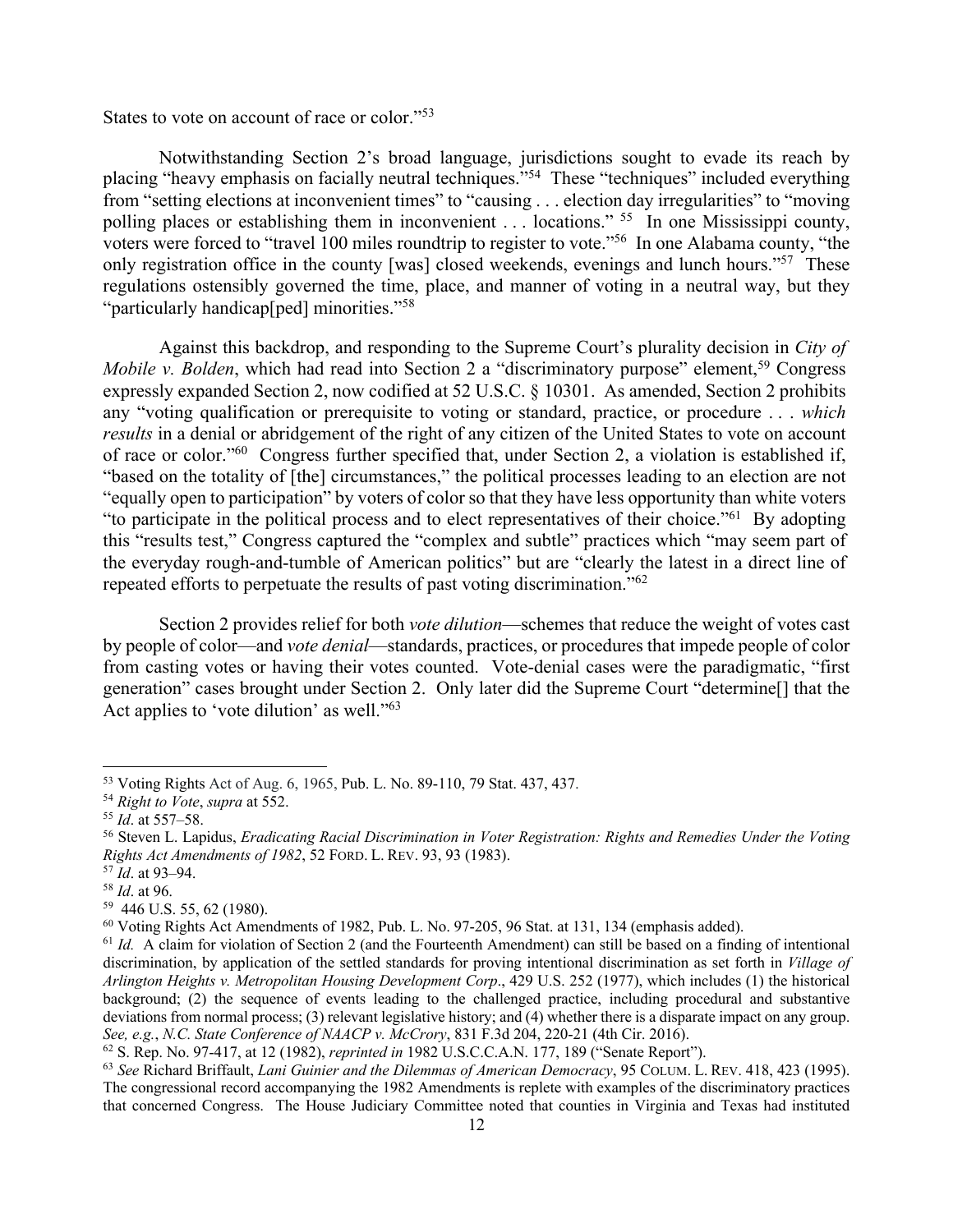Thirty-five years ago, in *Gingles v. Thornburg*, <sup>64</sup> the Court recognized that Congress inserted the words "results in" to frame the Section 2 inquiry. Instead of asking whether, in a vacuum, a voting practice facially sounds as if it denies or abridges the rights of voters of color, the question is: in context, does the practice "interact" with pre-existing social and historical conditions to *result in* that burden? Answering this question requires courts to examine the challenged practice not as a theoretical postulate, but as a law or regulation that interacts with real-world conditions and must be evaluated through a fact-heavy, "intensely local appraisal,"<sup>65</sup> that accounts for the "totality of [the] circumstances."66

In *Gingles*, the Court explained the "essence of a § 2 claim is that a certain electoral law, practice, or structure interacts with social and historical conditions to cause an inequality in the [voting] opportunities enjoyed by black and white voters."67 Recognizing Section 2's command that courts consider the "totality of circumstances," the *Gingles* Court looked to the Senate Report accompanying the 1982 amendments to compile a list of relevant "circumstances."68 These nine social and historical conditions—the "Senate Factors"—include considerations such as the history of official discrimination in the jurisdiction (Factor One); the extent of discrimination in the jurisdiction's education, employment, and health systems (Factor Five); and whether the challenged practice has a tenuous justification (Factor Nine).<sup>69</sup>

Since *Gingles*, four different Circuits addressing vote-denial cases have used the foundation laid in that case to analyze these matters. This formulation distills Section 2 liability into a two-part test: (1) there must be a disparate *burden* on the voting rights of voters of color ("an inequality in the opportunities enjoyed"); and (2) that burden must be *caused* by the challenged voting practice ("a certain electoral law, practice, or structure . . . cause[s] an inequality") because the practice "interacts with social and historical conditions" of racial discrimination.<sup>70</sup> No other Circuit has put forth an alternative formulation.

#### **B. The Facts of** *Brnovich*

That was the situation until the Supreme Court's decision in *Brnovich v. Democratic National Committee.* In *Brnovich*, the Court reviewed two Arizona voting practices: one mandated that votes cast out of the voter's precinct ("OOP") not be counted; the other prohibited the collection of mail-

<sup>&</sup>quot;inconvenient location and hours of registration" and other restrictive practices that acted as "continued barriers" to racial minorities. H.R. Rep. No. 97-227, at 14, 17 (1981) ("House Report"). The Senate Judiciary Committee similarly identified states' "efforts to bar minority participation" through "registration requirements and purging of voters, changing the location of polling places[,] and insistence on retaining inconvenient voting and registration hours." Senate Report at 10 n.22. For example, a Georgia county "adopted a policy that it would no longer approve community groups' requests to conduct voter registration drives, even though only 24 percent of black eligible voters were registered, compared to 81 percent of whites." *Id*. at 11.

<sup>64</sup> 478 U.S. 30, 47 (1986).

<sup>&</sup>lt;sup>65</sup> *Id.* at 79 (quotation marks omitted).

<sup>66</sup> 52 U.S.C. § 10301(b).

 $<sup>67</sup>$  478 U.S. at 47.<br><sup>68</sup> 478 U.S. at 36.</sup>

<sup>69</sup> *Id*. at 36–37 (citing Senate Report at 28–29).

<sup>70</sup> *Gingles*, 478 U.S. at 47; *accord League of Women Voters of N.C. v. North Carolina*, 769 F.3d 224, 240 (4th Cir. 2014); *Veasey v. Abbott*, 830 F.3d 216, 244 (5th Cir. 2016) (en banc); *Ohio State Conf. of NAACP v. Husted*, 768 F.3d 524, 554 (6th Cir. 2014); *DNC v. Hobbs*, 948 F.3d 989, 1017 (9th Cir. 2020) (en banc); *Farrakhan v. Washington*, 338 F.3d 1009, 1011–12 (9th Cir. 2003).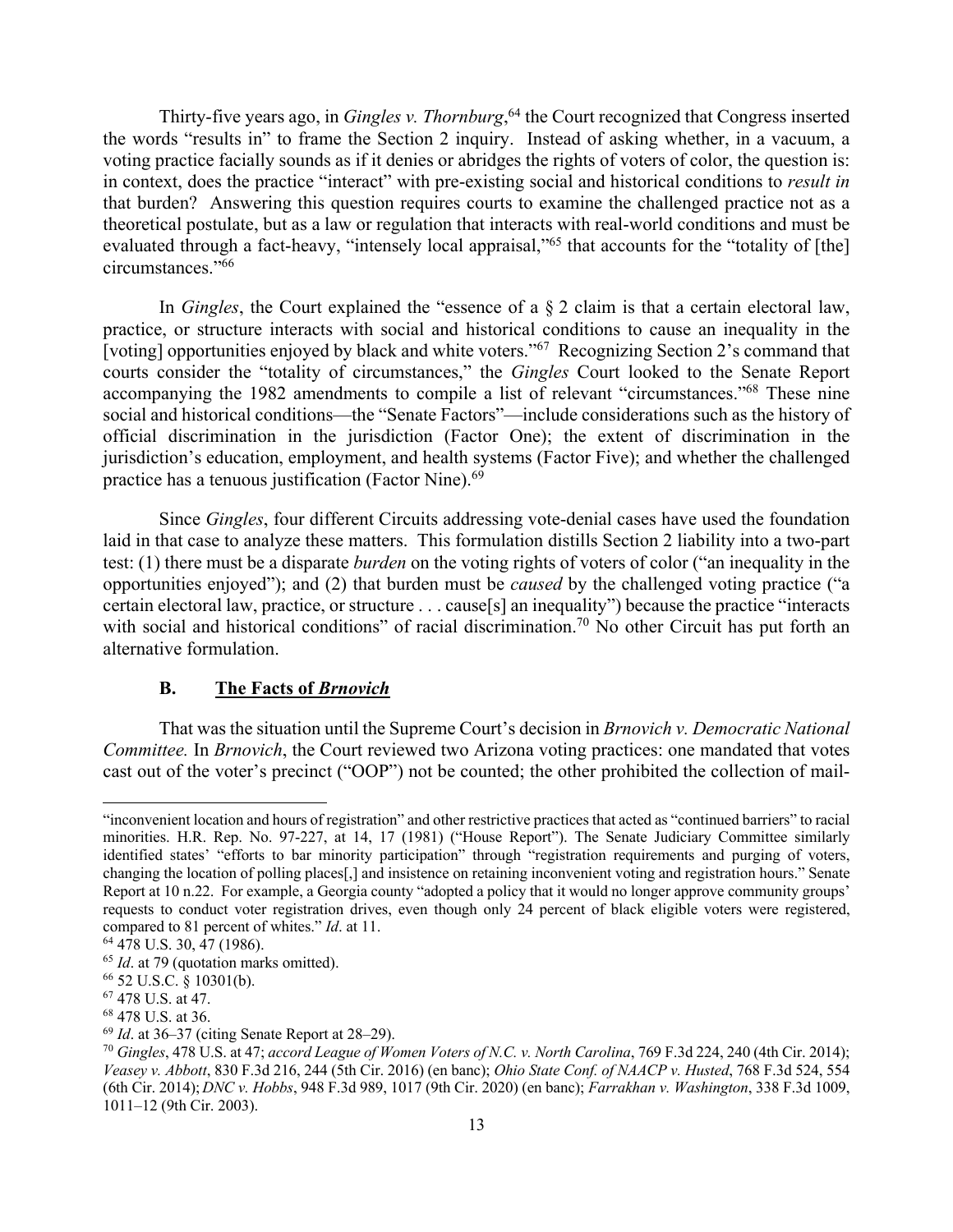in ballots by anyone other than an election official, a mail carrier, or a voter's family member, household member or caregiver. Plaintiffs had claimed that these practices violated Section 2 of the Voting Rights Act.

The United States District Court for the District of Arizona had ruled against the plaintiffs on both claims, but, applying the settled standards described above, the *en banc* United States Court of Appeals for the Ninth Circuit had reversed, finding that the out-of-precinct policy violated the "results" prong of Section 2 and that the limitations on collections of absentee ballots violated both the "results" and "intent" prongs of Section 2.

As to the out-of-precinct policy, the Ninth Circuit identified several factors, acknowledged by the district court, leading to a higher rate of out of precinct (OOP) voting by voters of color than by white voters: frequent changes in polling locations (polling places of voters of color experienced stability at a rate 30 percent lower than the rate for whites);<sup>71</sup> confusing placement of polling locations (indigenous populations in particular lived farther from their assigned polling places than did white voters,<sup>72</sup>); and high rates of residential mobility.<sup>73</sup> As a result, 1 in every 100 Black voters, 1 in every 100 Latinx voter, and 1 in every 100 indigenous peoples voter cast an OOP ballot, compared to 1 in every 200 white voters.74

As to the absentee-ballot collection limitation, the Ninth Circuit relied on the district court's finding that voters of color were more likely than white voters to return their early ballots with the assistance of third parties.75 The disparity was the result of the special challenges experienced by communities that lack easy access to outgoing mail services, socioeconomically disadvantaged voters who lacked reliable transportation, and voters who had trouble finding time to return mail because they worked multiple jobs or lacked childcare services, all burdens that disproportionately fall on Arizona's voters of color. 76

Applying the "totality of circumstances" test, with primary reliance on the Senate factors that demonstrated a history of discrimination in Arizona that persists to this day, the Ninth Circuit found that both the OOP policy and the absentee-ballot collection law violated the "results" prong of Section 2 of the Voting Rights Act. The court also found that the absentee ballot law had been enacted with discriminatory intent, based on statements of the sponsor and a racist video used to promote passage of the law.77

## **C. The** *Brnovich* **Decision: Its Meaning, and Its Consequences**

In *Brnovich*, a 6-3 Court reversed the Ninth Circuit's decision. Had it done so by applying the settled standards, we may not be here today. But, in writing for the Court's majority, Justice Alito created guidelines for future treatment of Section 2 vote denial "results" cases that were not

<sup>71</sup> *Brnovich v. Democratic National Committee*, Joint Appendix, at 590, *available at* https://www.supremecourt.gov/DocketPDF/19/19-1257/162052/20201130133300128\_19-1257%20- 1258%20Joint%20Appendix.pdf.

 $\sqrt{72}$  *Id.* at 592.

<sup>73</sup> *Id*. at 594.

<sup>74</sup> *Id*. at 595-96.

<sup>75</sup> *Id*. at 597.

<sup>76</sup> *Id*. at 598.

<sup>77</sup> Id. at 681.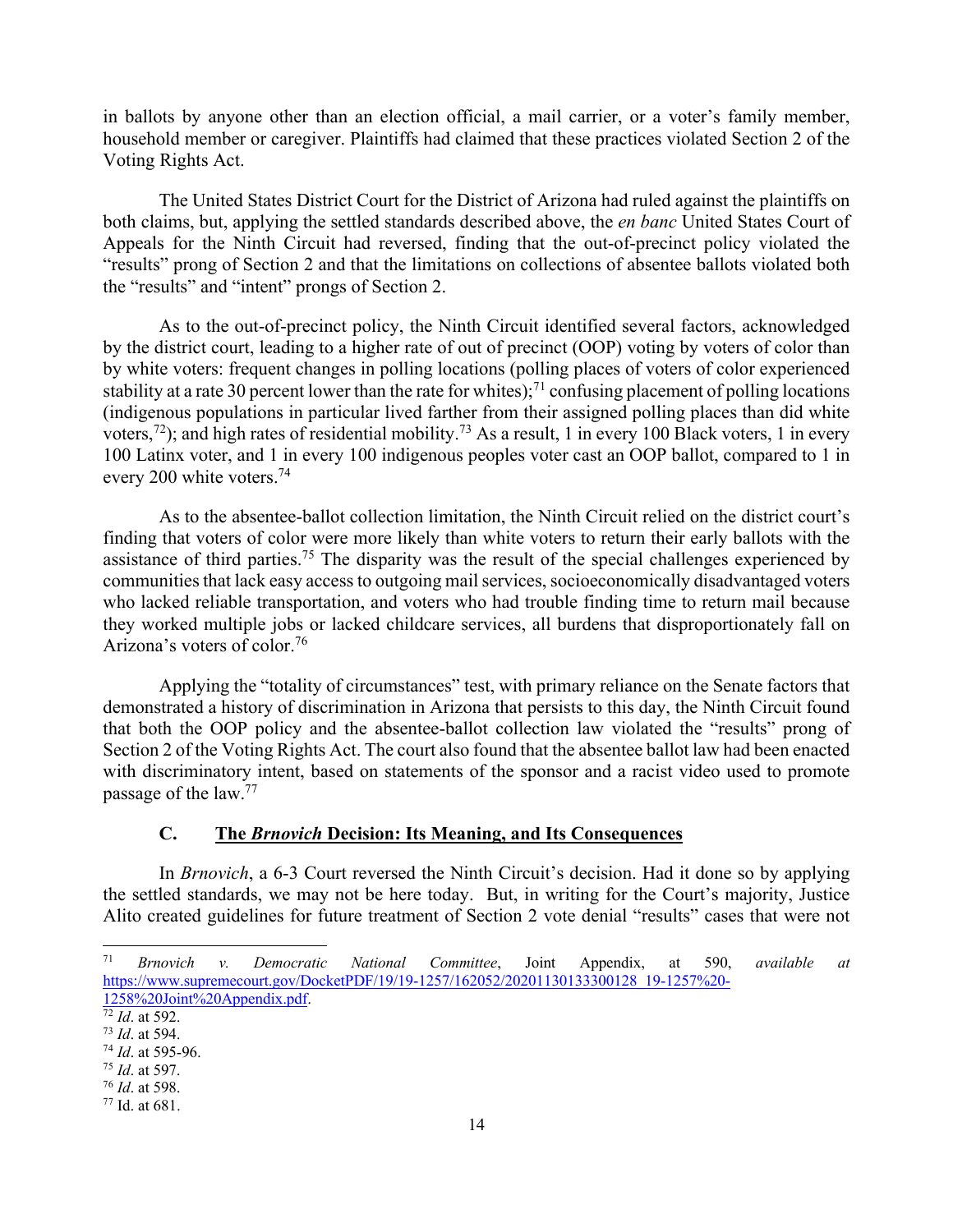only new, but also contrary—or at least dilutive of—the decades-long accepted standards. The guidelines reflect lack of understanding, or lack of concern, about how racial discrimination operates in practice.

*Brnovich* does not spell the end of Section 2 cases. Rather, it unnecessarily and unreasonably makes it more difficult for impacted voters to win Section 2 actions, when they already were difficult to win. And it does so in a way that flies in the face of congressional intent. Further, it raises too many ambiguities in too many important areas to leave it to the courts to fill in the blanks. The greater difficulty and ambiguity threaten to undermine the core purpose of the Voting Rights Act.

### **1.** *Brnovich* **is a solution in search of a problem**

First, *Brnovich* purports to cure a non-existent problem. One of the premises of *Brnovich* is that "[i]n recent years, [Section 2 vote denial claims] have proliferated in the lower courts."78 In support of this statement, the Court relies on the amicus curiae briefs of Sen. Ted Cruz, the State of Ohio, and the Liberty Justice Center.79 However, those briefs describe a total of perhaps 16 cases, dating back over seven years, and only three of them led to a finding of Section 2 liability. That number of cases is hardly indicative of a floodgates problem.

The fact is that since Congress amended Section 2 in 1982 and since the Supreme Court supplied its test for adjudicating Section 2 violations, the Court has never deemed it necessary to review a single Section 2 vote-denial case. At the same time, there was absolutely no evidence that lower courts were being overwhelmed by Section 2 vote denial cases. And when such cases were brought, lower courts had no trouble applying the standard to separate discriminatory voting practices from benign election regulations. In short, the pre-existing standard worked well, and there was no reason to disturb it.

# **2.** *Brnovich* **reads a critical remedial statute too narrowly**

One of the most important canons of statutory construction—and one that gives the greatest deference to congressional intent—is that remedial statutes are to be broadly construed, $80$  and there are few statutes in this Nation's history with greater remedial value than the Voting Rights Act of 1965. Yet, rather than read the Act expansively, the Court created new stringent "guideposts," most prominently suggesting higher standards for both the size of the burden and the size of the disparity, and a lower standard for the State to meet to justify the burdens it is placing on the right to vote.

The purported touchstone of the *Brnovich* opinion is the Court's construction of the requirement in Section 2(b) that the political process be "equally open", which it describes as the "core" requirement of the law.<sup>81</sup> The concept of equal "opportunity" as used in the same statute, the Court acknowledged somewhat grudgingly, "may stretch that concept to some degree to include consideration of a person's ability to *use* the means that are equally open."82 In that context, the Court

<sup>78</sup> *Brnovich v. Democratic National Committee*, 2021 WL 2690267, at \*8 (2021).

<sup>79</sup> *Id*. at n.6.

<sup>80</sup> *See Allen v. State Bd. of Elections*, 393 U.S. 544, 565-66 (1969) (broadly construing the Voting Rights Act as "aimed at the subtle, as well as the devious, state regulations which have the effect of denying citizens their right to vote"); *Tcherepnin v. Knight*, 389 U.S. 332, 336 (1967) (stating general rule of statutory construction).

<sup>81</sup> *Brnovich v. Democratic National Committee,* 2021 WL 2690267, at \*12; 52 U.S.C. § 10301. 82 *Brnovich,* 2021 WL 2690267, at \*12 (emphasis in original).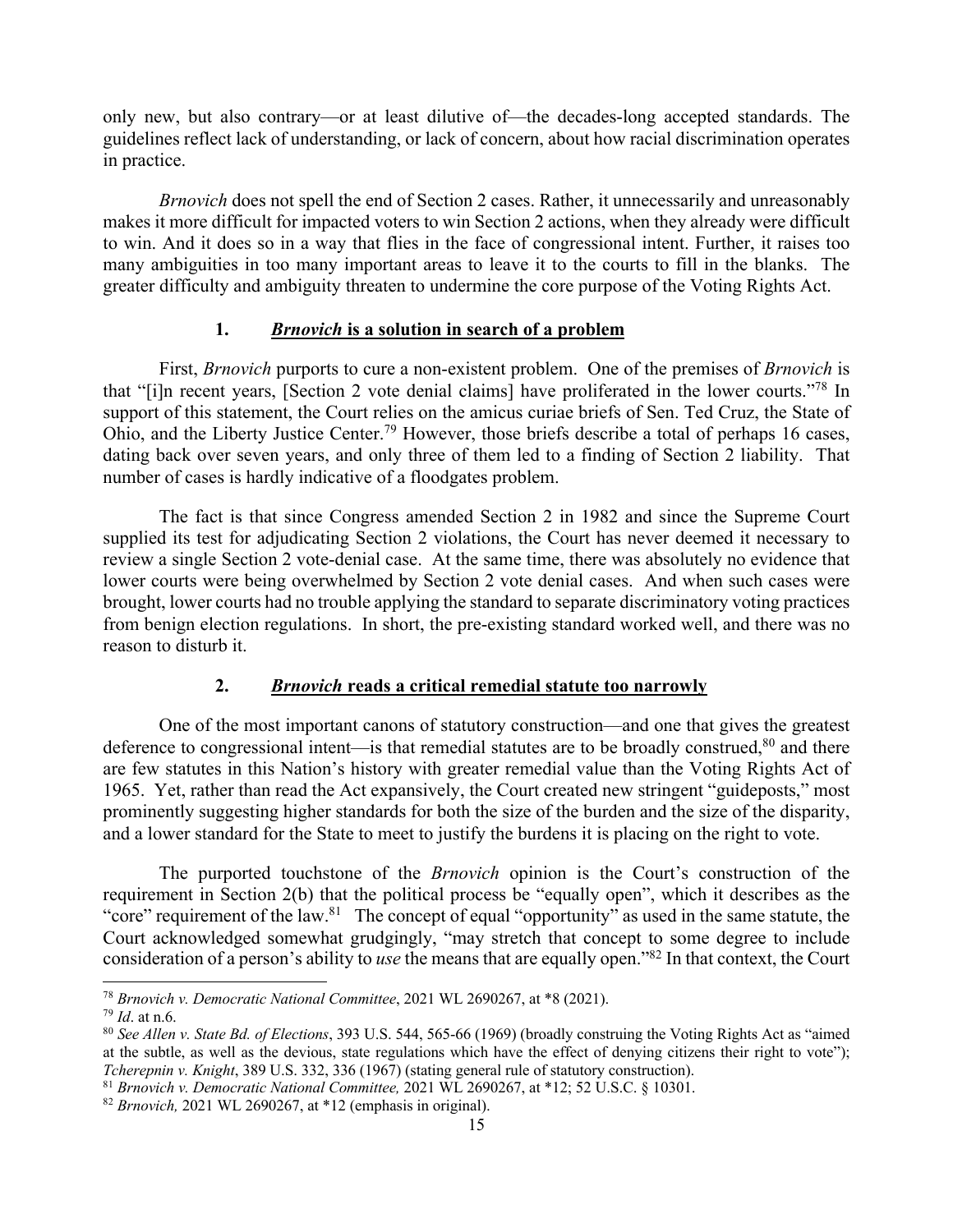turned to the "totality of the circumstances" test, and found that "any circumstance that has a logical bearing on whether voting is 'equally open' and affords equal 'opportunity' may be considered," and proceeded to list five "important circumstances" that were relevant.83

Some of these "important circumstances" seem fairly innocuous on their face: e.g., the size of the burden, the size of the disparity. Others not so much: e.g., the degree of departure of the challenged practice from practices that were standard when Section 2 was amended in 1982 or which are widespread today, and the opportunities provided by the electoral process as a whole. Another has never been deemed relevant to Section 2 analysis: the strength of the state's justification for the practice—except in connection with assessment of the tenuousness of that justification. Overall, however, the devil is in the details, and in the ambiguities created by the Court's specific choice of language that may pave the way for state legislatures to enact additional discriminatory laws and for lower courts to apply Section 2 parsimoniously in vote denial "results" cases.

# **3. The size of the burden should include factors specific to the affected community resulting from discrimination**

The first factor that Justice Alito highlighted was the "size of the burden," emphasizing that voters "must tolerate the usual burden of voting."<sup>84</sup> The application of this "guidepost" by legislatures and lower courts might be colored by a footnote at the end of the paragraph on burden, where Justice Alito expounded on what "openness" and "opportunity" might mean (as, say, with museums or school courses that are open to all) as compared to the "absence of inconvenience" (such as lack of adequate transportation or conflicting obligations).<sup>85</sup> The vagueness with which the Court left this issue, and its relegation to a footnote, may limit its precedential impact, but its practical impact may be substantial.

What Justice Alito does not acknowledge is that some of these indicia of what he calls "inconvenience" are themselves not simply subjective to an individual, but, are reflective of a group's socio-economic circumstances, that are themselves the product of a history of discrimination. In the Texas Photo ID case, for example, we were able to demonstrate that not only were Black and Latinx voters more likely than white voters not to possess the required photo ID, but that they were more likely than white voters not to be able to get the ID because of, among other reasons, lack of access to transportation.<sup>86</sup>

The same logic might apply to polling place location and closure decisions that might make it just that much more burdensome for voters of color than for white voters to vote. Or, as in the new Georgia statute, SB 202, prohibiting line relief - the provision of food and water to those waiting in line to vote - particularly when voters of color are much more often confronted with long wait-times than are white voters.87

<sup>83</sup> *Id*.

<sup>84</sup> *Id.*

<sup>85</sup> *Id.*

<sup>86</sup> *Veasey v. Abbott*, 830 F.3d 216, 251 (5th Cir. 2016) (en banc).

<sup>87</sup> Georgia Senate Bill 202, *available at* https://www.legis.ga.gov/api/legislation/document/20212022/201498); *Georgia State Conference of the NAACP v. Raffensperger*, First Amended Complaint, at 36; Stephen Fowler, *Why Do Nonwhite Georgia Voters Have To Wait In Line For Hours? Too Few Polling Places*, Georgia Public Broadcasting, Oct. 17, 2020, *available at* https://www.npr.org/2020/10/17/924527679/why-do-nonwhitegeorgia-voters-have-to-wait-in-line-for-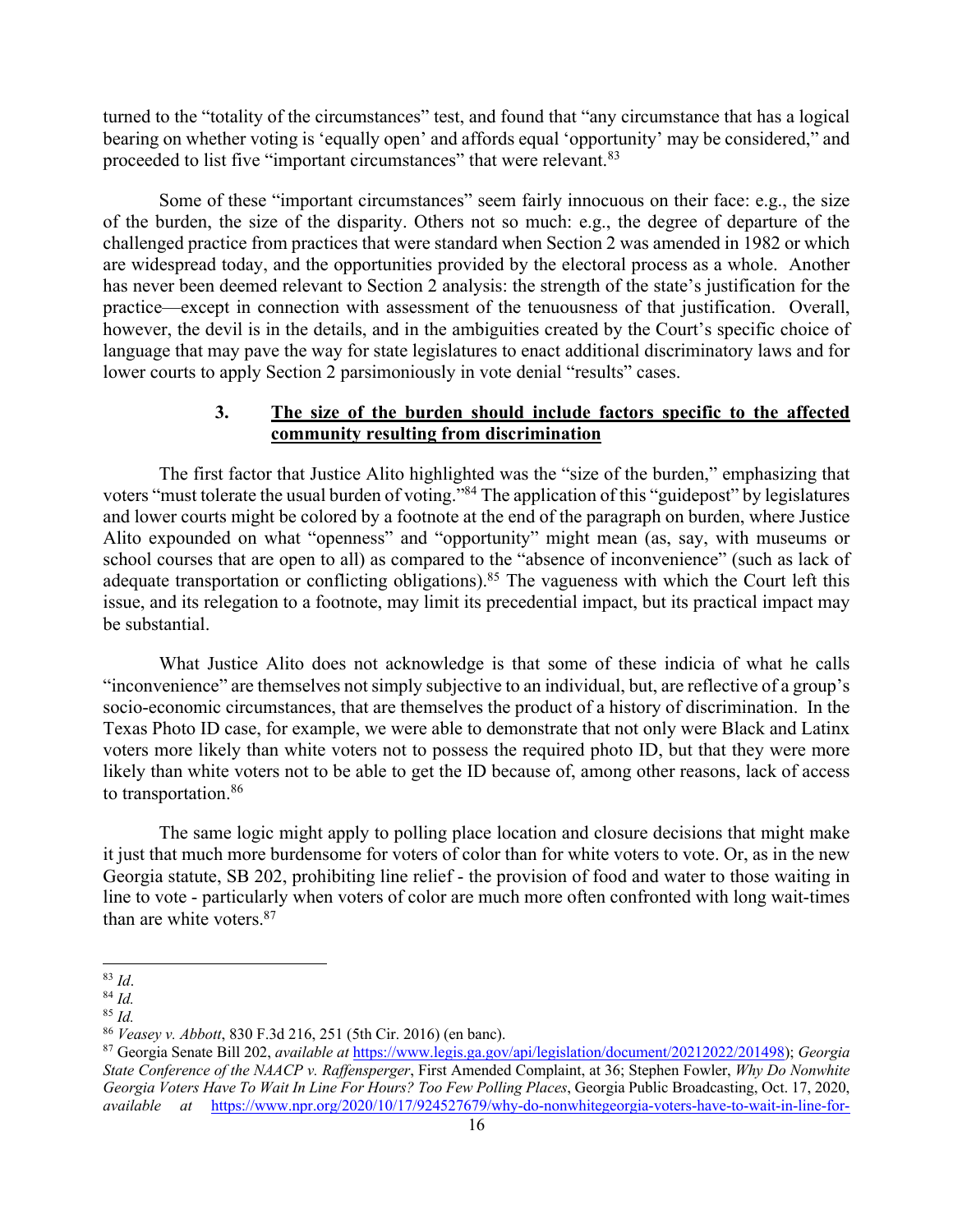Mandating additional voter ID requirements in order to apply for an absentee ballot or to return a voted absentee ballot is another new hurdle voters will now face in Georgia under its new omnibus bill. Under this provision, voters requesting an absentee ballot must submit with their application their driver's license number, their personal identification number on a state-issued personal identification card, or a photocopy of other specified forms of identification. For voters who do not have a Georgia's driver license or state ID card number, voting absentee will now require access to photocopy technology. Voters without such access to technology will face a higher burden in complying with these ID requirements. Recent data shows that Black Georgians are 58% more likely and Latinx Georgians are 74% more likely to lack computer access in their homes as compared to their white counterparts.<sup>88</sup> Thus, we can expect voters of color to face a significantly higher burden than white voters in complying with the ID requirements for requesting and returning absentee ballots.

If *Brnovich* is construed by state legislatures as permitting them to impose barriers that affect various racial or ethnic groups differently because of their relative wealth—particularly when those differences are themselves the product of historic discriminatory practices—it will have a devastating impact on the voting rights of persons of color.

#### **4. 1982 standards and widespread practice should not be dispositive**

Second, Justice Alito said that other relevant factors included the degree of departure of the challenged practice from the "standard practice when §2 was amended in 1982"—a choice which is largely left unexplained, other than in rebuttal to Justice Kagan's dissent, in which he writes, somewhat tautologically, that "rules that were and are commonplace are useful comparators when considering the totality of the circumstances."89 Although the Court acknowledges that this would not apply to practices that themselves were discriminatory in 1982, the fact is that such benchmarks are neither necessary nor productive. If the history of voter discrimination in this country has taught us anything, it is that those who want to stop voters of color from voting change their methods with the times, and with changes in the ways voters of color are voting.

Again, Georgia is illustrative. In Georgia, state legislators responded to the record-shattering turnout of 2020 by passing omnibus legislation that restricts the right to vote at nearly every step of the process and disproportionately affects voters of color. Among its provisions, the law requires voter identification in order to request an absentee ballot and vote absentee; severely limits access to absentee ballot drop boxes; and significantly shortens the period in which voters can apply for and cast absentee ballots. These restrictions were adopted right after the November 2020 election in which voters of color used absentee ballots to an unprecedented degree, and in the cases of Black (29.4%) and Asian (40.3%) voters, at higher rates than white (25.3%) voters.<sup>90</sup> But, Justice Alito's reasoning may be construed as supporting the proposition that, if in 1982, Georgia did not make absentee ballots universally available, that could be a "highly important" consideration, even if voters of color are more heavily impacted than white voters by these changes. State legislatures should not be led to believe that they can get away with erecting new barriers to vote based on what they did 40 years ago.

hours-too-few-polling-pl.

<sup>88</sup> *Georgia State Conference of the NAACP v. Raffensperger*, First Amended Complaint, at 44.

<sup>89 2021</sup> WL 2690267, at n.15.

<sup>90</sup> *Georgia State Conference of the NAACP v. Raffensperger*, First Amended Complaint, at 47.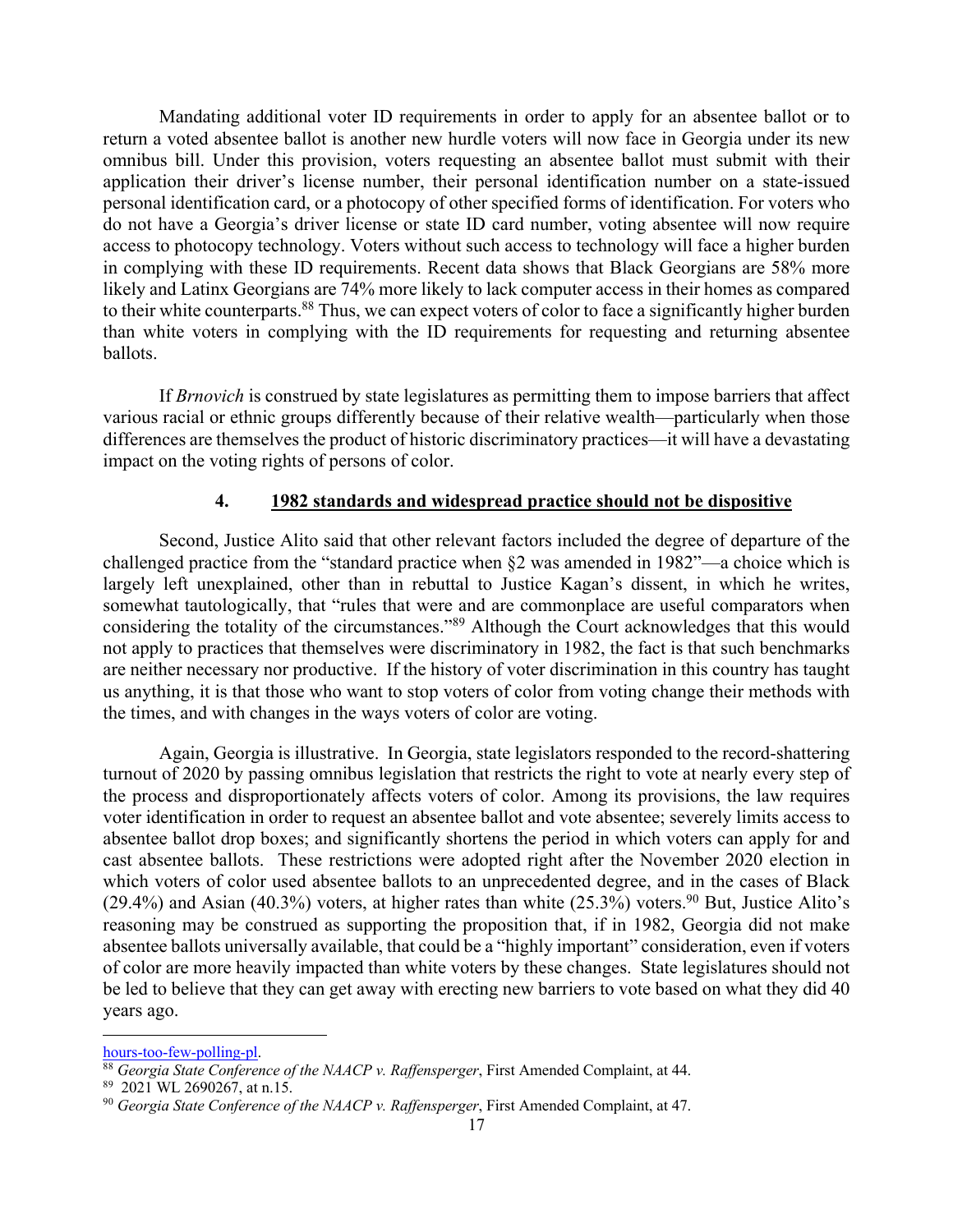Further, Justice Alito also observed that the "widespread" present day acceptance of the voting practice could justify its use. But it was precisely because certain discriminatory practices were "widespread" that the Voting Rights Act was necessary. It seems incongruous, if not irrational, to justify discrimination against people of color on the basis of "widespread" acceptance.

#### **5. So-called "small differences" can be important**

Third, in explaining the importance of the size of the disparities, Justice Alito indicates that "small differences should not be artificially magnified,"91 again dealing obliquely with the consequences of the differences being caused by differences in wealth—which may themselves be the result of historic racial discrimination. Specifically, the Court criticized the Ninth Circuit for finding disproportionate impact based on a relative comparison of the percentage of voters whose votes were rejected because they were cast out of precinct. In the case of Indigenous, Black, and Latinx voters, the percentage was 1% for each group; in the case of white voters, the percentage was  $0.05<sup>92</sup>$  The Court neglected to note that the out of precinct practice meant that almost 4,000 votes cast by voters of color had been rejected—and that if their circumstances were equivalent to those of white voters, 2,000 of their votes would have counted.

The Texas Photo ID case is illustrative. There, the court found that, even though over 90% of all groups had the required ID, Black voters were twice as likely as white voters not to have the ID, and Latinx voters were about three times as likely. In fact, the court found that 608,470 Texas voters lacked the ID.93 Obviously, the Texas numbers are meaningful no matter how viewed. But the point is that smaller numbers may be too. Legislatures and lower courts should not be led to believe that they can chip away at electoral margins by reducing the likelihood of voters of color being able to cast their votes, no matter how small the effect. We need not dwell on the closeness of the 2020 presidential election in Arizona, Georgia, and Wisconsin to underscore the importance of even small differentials in impact.

## **6. The existence of other opportunities to vote do not necessarily ameliorate discrimination in particular methods of voting**

Fourth, Justice Alito explained that the opportunities provided by the entire electoral system should be factored into the equation, implying that, for example, access to absentee ballots may be curtailed, as long as the voter can still vote in person.<sup>94</sup> But, if an advantageous means of voting is curtailed as to one group more than it is to another, what difference does it make that there may be other methods of voting? If all methods of voting made voting equally accessible, there would have to be only one method. Obviously, expanding methods of voting makes it more likely that people will vote. And, equally obviously, limiting methods of voting makes it less likely that people will vote. Limiting them in a way that affects some racial or ethnic groups more than others is inconsistent with the language and Congressional intent of Section 2—and of the entire remedial scheme of the Voting Rights Act. States should not be led to believe that they have carte blanche to target specific voting practices, when the effect is discriminatory, and try to justify it by the availability of other

<sup>91</sup> 2021 WL 2690267, at \*13.

<sup>92</sup> *Id*. at \*4.

<sup>93</sup> *Veasey v. Perry*, 71 F.Supp.3d 627, 659 (S.D. Tex. 2014).

<sup>94</sup> 2021 WL 2690267, at \*13.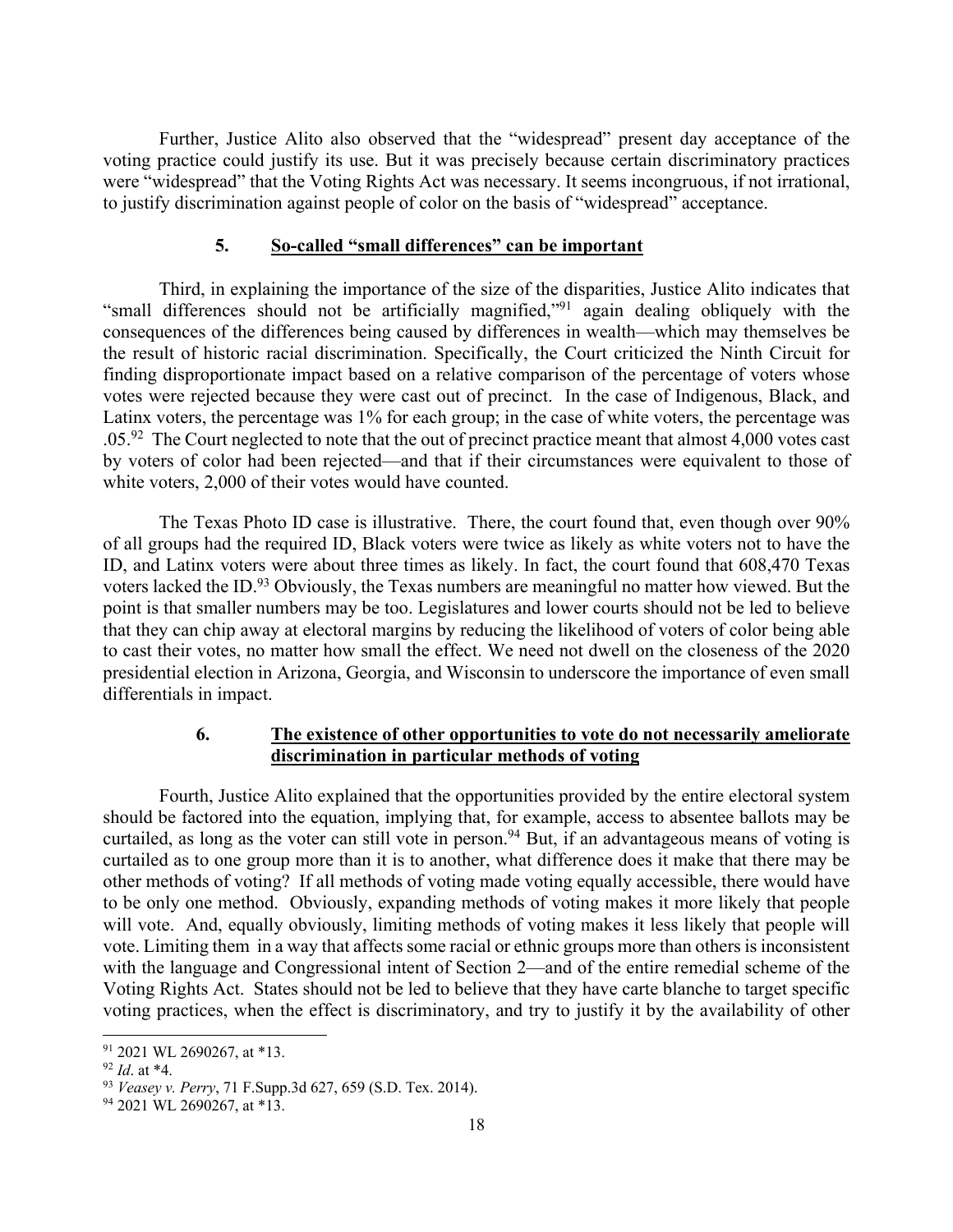means of voting.

# **7. Justification for discriminatory practices must be based on reality**

And, fifth, in explaining the state justification factor, the Court seemed to open the door to a state's justifying virtually any discriminatory action simply by parroting the words "fraud prevention."95 Again, while the Court did not say so explicitly, the fear is that lower courts—and, worse, state legislatures—may so interpret the Court's opinion.

The incongruity of the Court's approach is seen in comparing the hundreds of thousands of voters who were potentially deprived from voting under Texas's prior Photo ID law, with the infinitesimally small number of persons even accused of fraudulently voting. A state's choice to prevent non-existent fraud at the expense of thousands of votes, disproportionately of person of color, is not legitimate. Again, permitting such choice, is inconsistent with the language of Section 2 and Congressional intent.

## **8. The Senate Factors are relevant**

The *Brnovich* majority went on to raise questions as to whether the Senate Factors are relevant to a Section 2 vote denial case, implying they are not, but leaving ambiguous precisely what the Court means as to how the few Factors the Court deems potentially relevant fit in, other than superficially.<sup>96</sup>

Although *Gingles* involved vote dilution, the decision addressed Section 2 writ large, recognizing that "Section 2 prohibits *all* forms of voting discrimination, not just vote dilution."97 Further, *Gingles* recognized the applicability of the various Senate Factors would naturally turn on the type of Section 2 claim at issue.98 The *Gingles* Court's statement that the Senate Factors will "often be pertinent to *certain types* of  $\S$  2 violations," such as dilution,<sup>99</sup> cannot be reconciled with a conclusion that the Factors "*only*" inform one specific type of Section 2 claim.

### **D. The Growing Present Need**

As with the need for the resuscitation of Section 5, recent events reflect the significant present-day need for an immediate response to *Brnovich*. As detailed throughout this testimony, for example, the recently enacted Georgia voter suppression law, SB 202 increases the burdens for virtually every aspect of voting from voting by mail through voting in person. At least some aspects of SB 202 appear to be clearly retrogressive and probably would not have been proposed in the first place were it not for the decision in *Shelby County*. The effect of the *Brnovich* decision on the challenge to SB 202 remains to be seen, but already defendants have moved to dismiss the complaints on the basis of *Brnovich*. Although, we strongly believe that the complaints as drafted fully and adequately plead a "results" claim under Section 2 even post-*Brnovich*, the very making of these arguments demonstrates how those who support the erection of barriers to vote intend on using that

<sup>95</sup> *Id*.

<sup>&</sup>lt;sup>97</sup> 478 U.S. at 45 n.10 (emphasis added); see Senate Report at 30 (confirming that Section 2 "prohibits practices, which... *result* in the denial of equal access to any phase of the electoral process for minority group members") (emphasis added).<br><sup>98</sup> *See id.* at 45. 99 *Id* (emphasis added).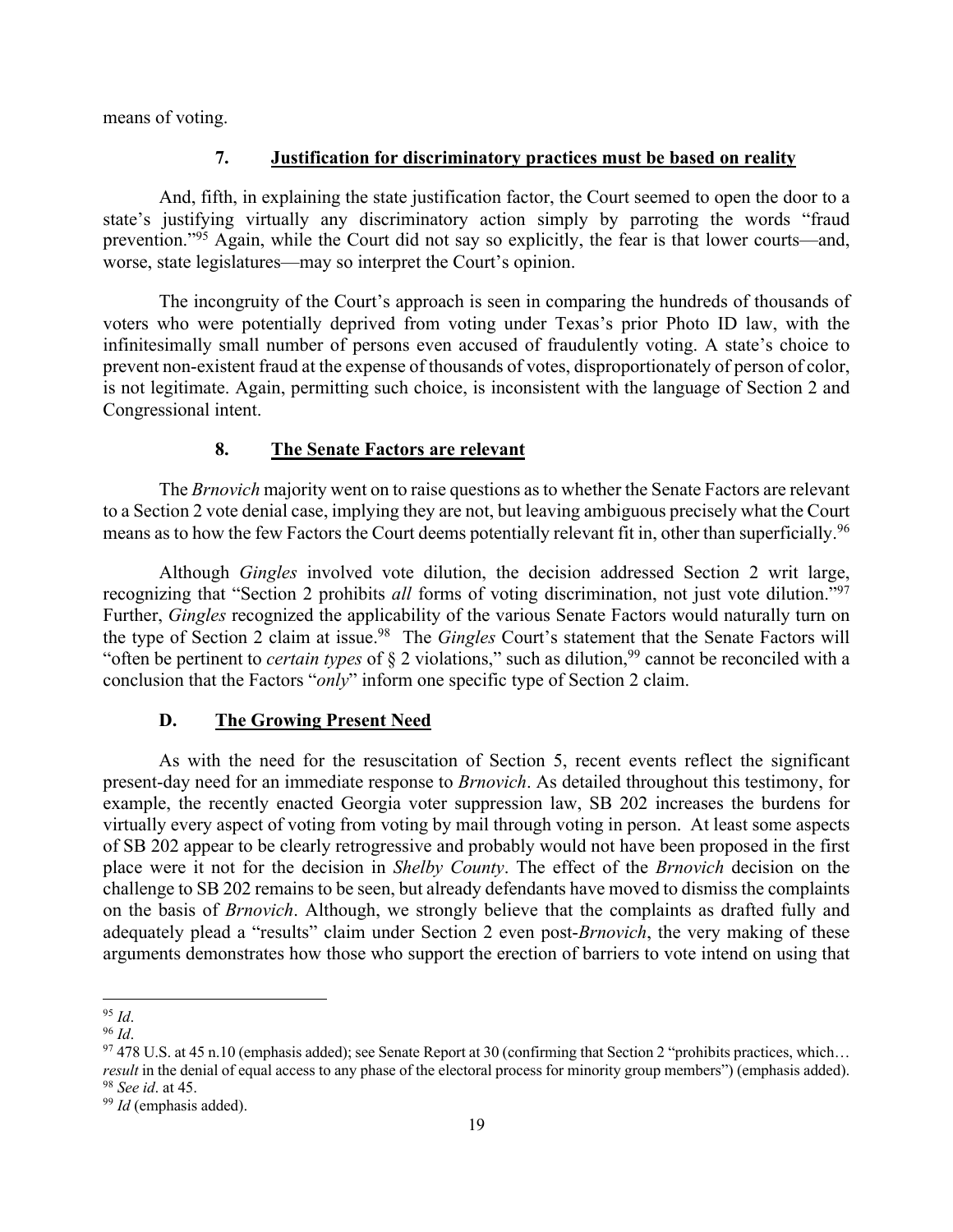opinion.

Georgia, of course, is not the only state that is considering or has passed laws with new barriers to voting that disproportionately affect voters of color. Florida did so with SB 90, a law that, similar to Georgia's, imposes new and unnecessary restrictions on absentee ballots, the use of dropboxes, and line-warming. And at this writing, Texas has passed to pass an omnibus voting bill that would, among other things, empower partisan poll watchers with virtually unfettered access in polling places, while at the same time tying the hands of election officials to stop the poll watchers from engaging in intimidating conduct. Texas has a well-documented history of voter intimidation by poll watchers that has disproportionately affected voters of color. The courts have acknowledged this pattern before—in 2014, a federal district court described this very issue: "Minorities continue to have to overcome fear and intimidation when they vote. . . . [T]here are still Anglos at the polls who demand that minority voters identify themselves, telling them that if they have ever gone to jail, they will go to prison if they vote. Additionally, there are poll watchers who dress in law enforcement-style clothing for an intimidating effect to which voters of color are often the target."<sup>100</sup>

As with Georgia's SB 202, some of these provisions might have been stopped by an effective Section 5 before they went into effect, and Section 2 challenges to some of them may be hampered by the effect of the *Brnovich* decision. The bottom line, however, is that recent events have only underscored the need for a robust Voting Rights Act.<sup>101</sup>

### **IV. Ongoing efforts to undermine and subvert the record participation in the 2020 election.**

During the 2020 Presidential Election, we witnessed the largest voter turnout in American history. For the first time, the United States exceeded 140 million people who voted, turning out at a record of 159,633,396 voters. Turnout was the highest in 120 years in terms of the percentage of voting-eligible population, with 66.7 percent casting ballots. President Biden became the first U.S. presidential candidate to receive more than 80 million votes, with a final tally of 81,283,098 votes, or 51.3 percent of all votes cast for President. Former President Trump received the second highest total of any U.S. presidential candidate, trailing President Biden by a little over seven million votes.<sup>102</sup>

As a result of the pandemic, an unprecedented number of ballots were cast through Early Voting or vote-by-mail. Over 101.4 million voters in the Presidential Election cast their ballots before Election Day, nearly two-thirds of all ballots cast. Of those early votes, about 65.6 million were returned via mail-in ballots. Elections security experts lauded the 2020 Presidential Election as the "most secure in American history."103

<sup>100</sup> *Veasey v. Perry*, 71 F. Supp. 3d 627, 636–37 (S.D. Tex. 2014), *aff'd and reversed on other grounds*, *Veasey v. Abbott*, 830 F. 3d 216 (5th Cir. 2016) (en banc).

<sup>101</sup> *See*, *e.g.*, *Shelby Cnty.*, 570 U.S. at 536 ("[V]oting discrimination still exists; no one doubts that."); *Nomination of the Hon. Amy Coney Barrett to the Supreme Court: Hearing Before S. Comm. on the Judiciary (Oct. 14, 2020) ("[R]acial* discrimination still exists in the United States and I think we've seen evidence of that this summer.") (statement of Amy Coney Barrett).

<sup>102</sup> James M. Lindsay, *The 2020 Election by the Numbers*, Council on Foreign Relations, Dec. 15, 2020, *available at*  https://www.cfr.org/blog/2020-election-numbers*.* 

<sup>103</sup> Sara Cook, *Election infrastructure officials: 2020 election was "most secure in American history"*, CBS News, Nov. 20, 2020, *available at* https://www.cbsnews.com/live-updates/2020-election-most-secure-history-dhs/*.*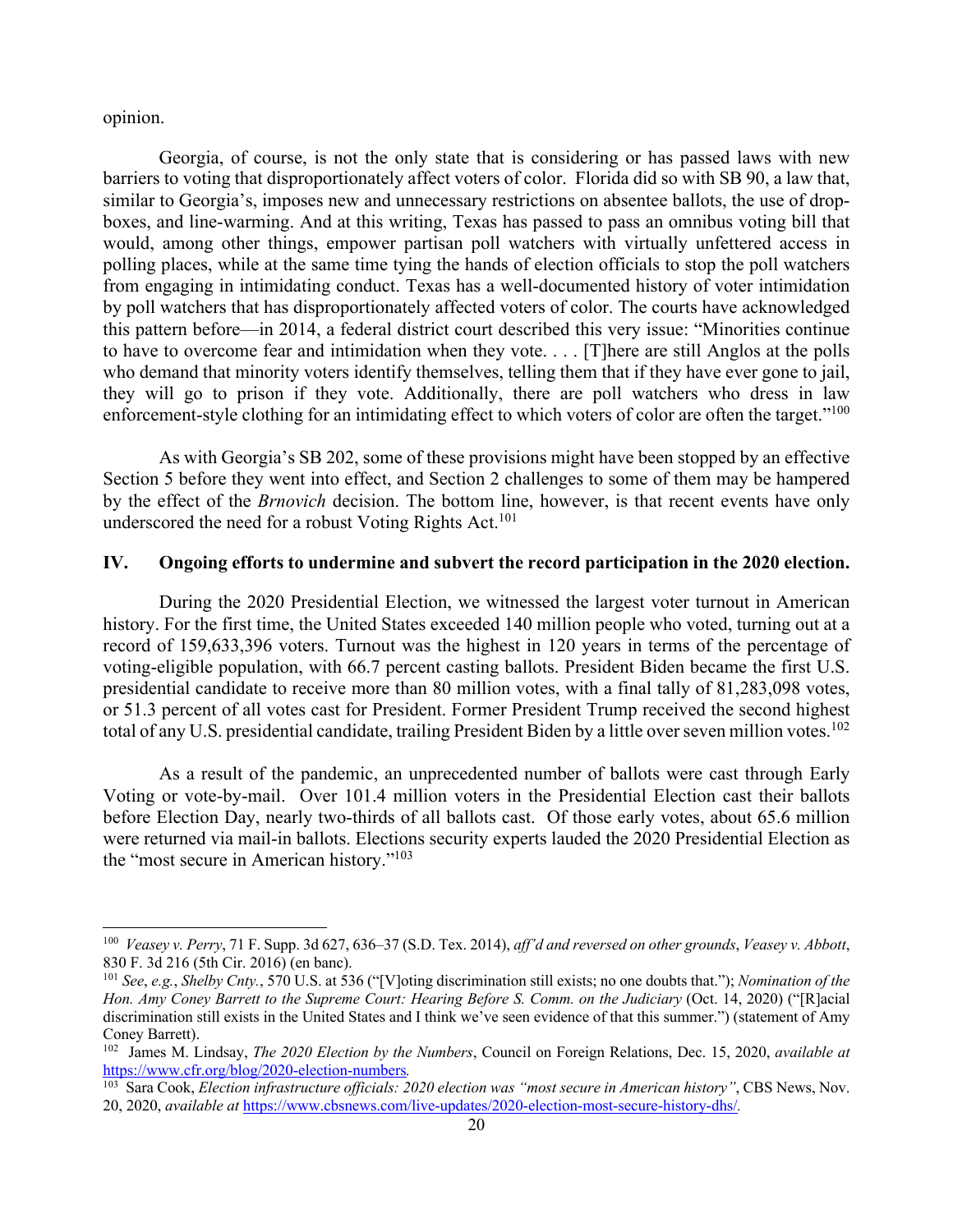That conclusion was shared by then-President Trump's own appointees. A joint statement issued by the Department of Homeland Security's Cybersecurity & Infrastructure Security Agency, or CISA, concluded:

> The November 3rd election was the most secure in American history…. There is no evidence that any voting system deleted or lost votes, changed votes, or was in any way compromised. Other security measures like pre-election testing, state certification of voting equipment, and the U.S. Election Assistance Commission's (EAC) certification of voting equipment help to build additional confidence in the voting systems used in 2020. While we know there are many unfounded claims and opportunities for misinformation about the process of our elections, we can assure you we have the utmost confidence in the security and integrity of our elections, and you should too. When you have questions, turn to elections officials as trusted voices as they administer elections.104

Despite this success, the 2020 Election and its aftermath highlighted some important challenges that remain. The Lawyers' Committee received reports of barriers that prevented voters of color to register to vote, cast their ballot and to have their ballot counted. A little over 54 percent of all voters who called the 866-OUR-VOTE Election Protection Hotline and reported their race or ethnicity were voters of color. They reported several basic barriers to voting access, which disproportionately impacted voters of color:

- Restrictions or lack of information about voter registration;
- Lack of notice about the consolidation or closure of polling places;
- Purging of voter rolls in violation of the National Voter Registration Act;
- Lack of information about how to access vote-by-mail opportunities;
- Unreasonable vote-by-mail deadlines, due to mail delivery and return delays;
- Rejection of absentee ballots through misuse of signature-matching procedures;

• Restrictive voter identification laws, which failed to provide alternatives to voters lacking required information (such as those voters with nontraditional mailing addresses) or who do not have reasonable access to government offices that offer accepted forms of identification; and

Long lines that resulted in hours long wait times due to an insufficient number of

<sup>&</sup>lt;sup>104</sup> Joint Statement from Elections Infrastructure Government Coordinating Council & The Election Infrastructure Sector Coordinating Executive Committees, Nov. 12, 2020, *available at* https://www.cisa.gov/news/2020/11/12/jointstatement-elections-infrastructure-government-coordinating-council-election*.*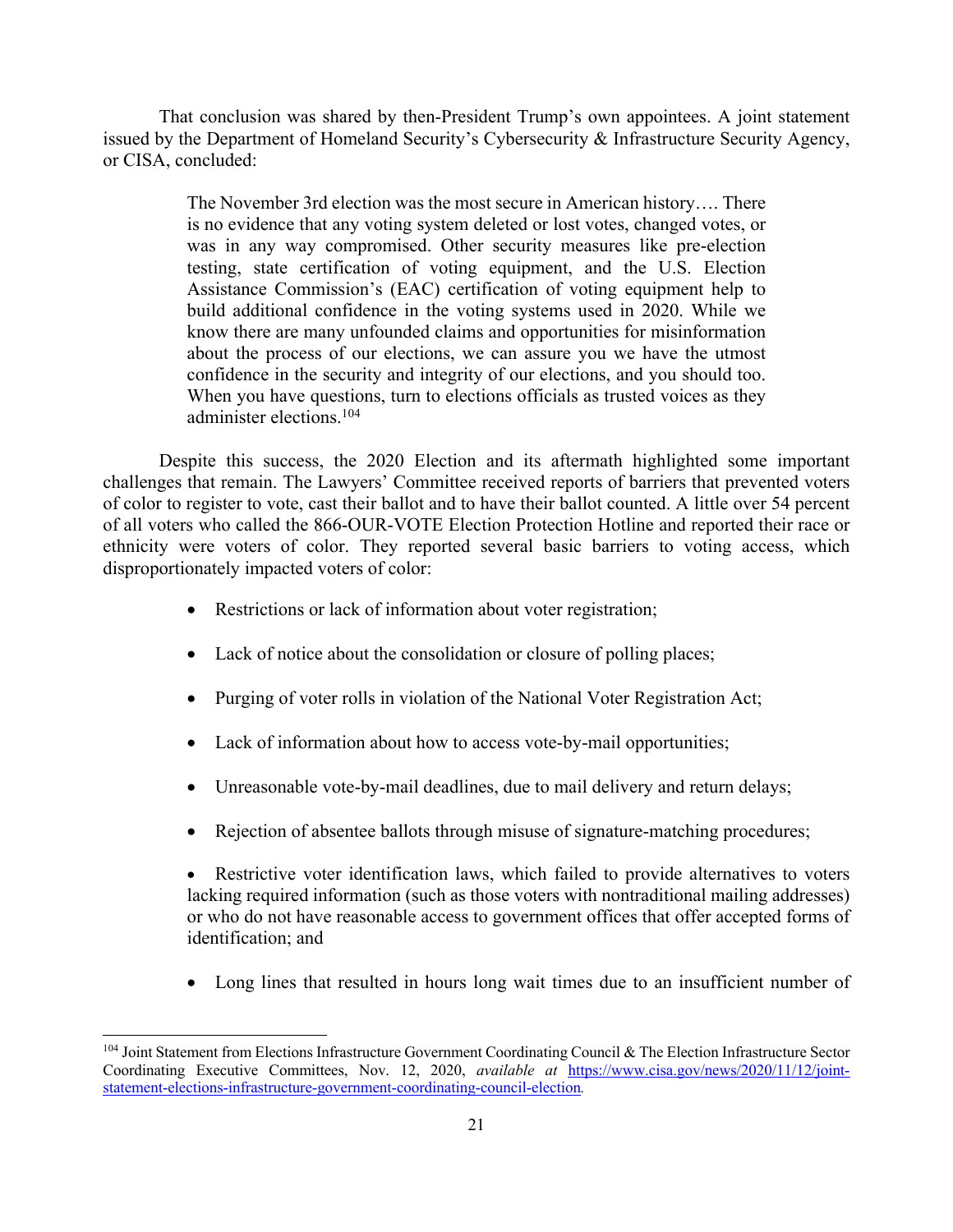voting machines or equipment malfunctions.

We also received reports of violations of federal law, including the failure to provide language assistance in violation of Section 203 of the Voting Rights Act and the denial of assistance from a person chosen by the voter in violation of Section 208 of the Act. Many of these barriers were exacerbated by overwhelmed election officials who were unprepared and under-resourced for the unprecedented levels of voter participation.

Rather than working to remove existing barriers to voting, many states have taken a different path. Since the 2020 Election, several legislatures have introduced and passed legislation targeting a reduction in turnout by voters of color in future elections. As the Brennan Center for Justice reported in its most recent summary of pending voting legislation:

> Between January 1 and December 7, at least 19 states passed 34 laws restricting access to voting. More than 440 bills with provisions that restrict voting access have been introduced in 49 states in the 2021 legislative sessions. These numbers are extraordinary: state legislatures enacted far more restrictive voting laws in 2021 than in any year since the Brennan Center began tracking voting legislation in 2011. More than a third of all restrictive voting laws enacted since then were passed this year. And in a new trend this year, legislators introduced bills to allow partisan actors to interfere with election processes or even reject election results entirely.<sup>105</sup>

This trend is particularly threatening to the foundations of our democracy because the legislation that has been introduced, and in some cases enacted, does not stop at suppressing the votes of communities of color. Some legislation goes much further, allowing party officials to reject the will of the voters if those officials disagree with the election results.

These legislative actions, which are directed at the rejection of free and fair elections, place our nation on the dangerous path towards authoritarianism and totalitarianism. They deviate from basic norms of our democratic system, taking away what Dr. King described as the "foundation stone of political action"106 and making voters of color and others disfavored by those controlling the elections "that much less a citizen."107 In the process, these anti-democratic laws would leave every American who disagrees with the party that controls the elections without any recourse to protect themselves from further repressive measures that systematically eliminate all of their basic civil and human rights.<sup>108</sup>

The threat to American democracy is very real. We were confronted by the ugly specter of authoritarianism in the January  $6<sup>th</sup>$  Insurrection that breached the sacred walls of our Capitol in an effort to prevent the peaceful transfer of power for the first time in our history. Stoked by the fanatical

<sup>105</sup> Brennan Center for Justice, *Voting Rights Laws Roundup: December 2021*, updated Jan. 12, 2022, *available at*  https://www.brennancenter.org/our-work/research-reports/voting-laws-roundup-december-2021. 106 *Civil Right No. 1*, *supra*.

<sup>107</sup> *Reynolds v. Sims*, 377 U.S. 533, 567 (1964) ("To the extent that a citizen's right to vote is debased, he is that much less a citizen.").

<sup>&</sup>lt;sup>108</sup> *See generally* W.E.B. DuBois, THE SOULS OF BLACK FOLK 52 (Signet Classic ed. 1995) ("The power of the ballot we need in sheer self-defense, -else what shall save us from a second slavery?").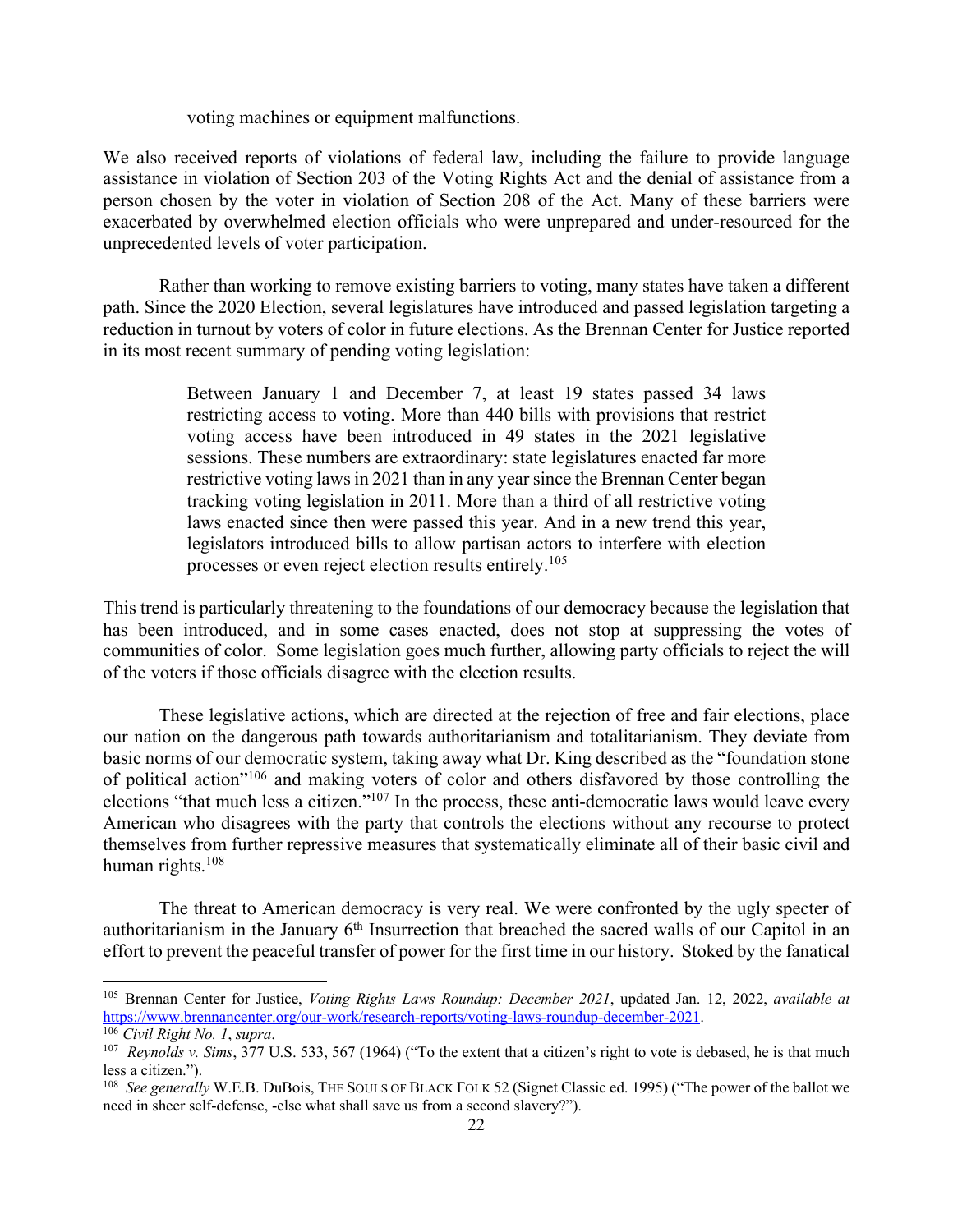rhetoric of a defeated President, his sycophants and other political opportunists, as well as white supremacist groups, directed a violent mob towards this building in a failed effort to stop the electoral count. We witnessed in real time the antisemitic and racist epithets that these violent insurrectionists hurled at the thin blue line of law enforcement officers protecting the Vice President and Members of Congress.109

# **V. Immediate passage of the John Lewis Voting Rights Advancement Act and the Freedom to Vote Act is needed to protect the fundamental right to vote of all Americans.**

The harm caused by *Shelby County* has been well-documented. The full effects of *Brnovich* remain to be seen. It is time for Congress to act. The full protections of the Voting Rights Act are desperately needed today, particularly given the steps already taken—or about to be taken—by legislatures in states such as Georgia, Florida, and Texas in the aftermath of the 2020 election to raise additional barriers to the vote that will impact voters of color more severely than white voters. Moreover, there is a legitimate concern that some state legislatures will be emboldened by their reading of *Brnovich*, as they were by the decision in *Shelby*, and view it as a signal from the Court to take even more suppressive action. We cannot allow partisan election officials to subvert the will of the majority when they disapprove of it.

Congress should immediately reassert its intention to fully protect the voting rights of voters of color in Sections 2 and 5 of the Voting Rights Act through the John Lewis Voting Rights Advancement Act and the Freedom to Vote Act.

Our recommended responses to the *Shelby County* and *Brnovich* decisions stem from the different scope and rationales of the decisions themselves. The complete evisceration of Section 5 wrought by the *Shelby County* decision necessitates a comprehensive remedy, but one that is instructed by the reasoning of that decision and therefore considers both the ongoing history of discrimination in voting in particular states and the current need for prophylactic measures to ensure that no state or sub-jurisdiction can implement a change in voting practices that discriminates against voters of color. The more limited impact of the *Brnovich* decision calls for a correspondingly focused response, one that zeroes in on the specific deviations of the Court from the clear intent of Congress in its 1982 amendments to Section 2.

Thus, our recommended response to the *Shelby County* decision starts with our support for provisions including a replacement coverage formula that would be applied to the preclearance provisions of Section 5 and the federal observer provisions of Section 8, and a transparency provision that requires all jurisdictions—irrespective of any coverage formula—to provide public notice of changes in voting practices.

It also is necessary to include an additional amendment to Section 2, tied to the transparency provision: the creation of a "retrogression cause of action," which allows the Attorney General or private parties an opportunity to stop changes in voting practices anywhere in the country before they diminish the voting rights of voters of color. The retrogression cause of action would meet the current

<sup>109</sup> Domenico Montanaro, *Capitol Police Officer Testifies To The Racism He Faced During The Jan. 6 Riot*, NPR, July 27, 2021, *available at* https://www.npr.org/2021/07/27/1021197474/capitol-police-officer-testifies-to-the-racism-hefaced-during-the-jan-6-riot.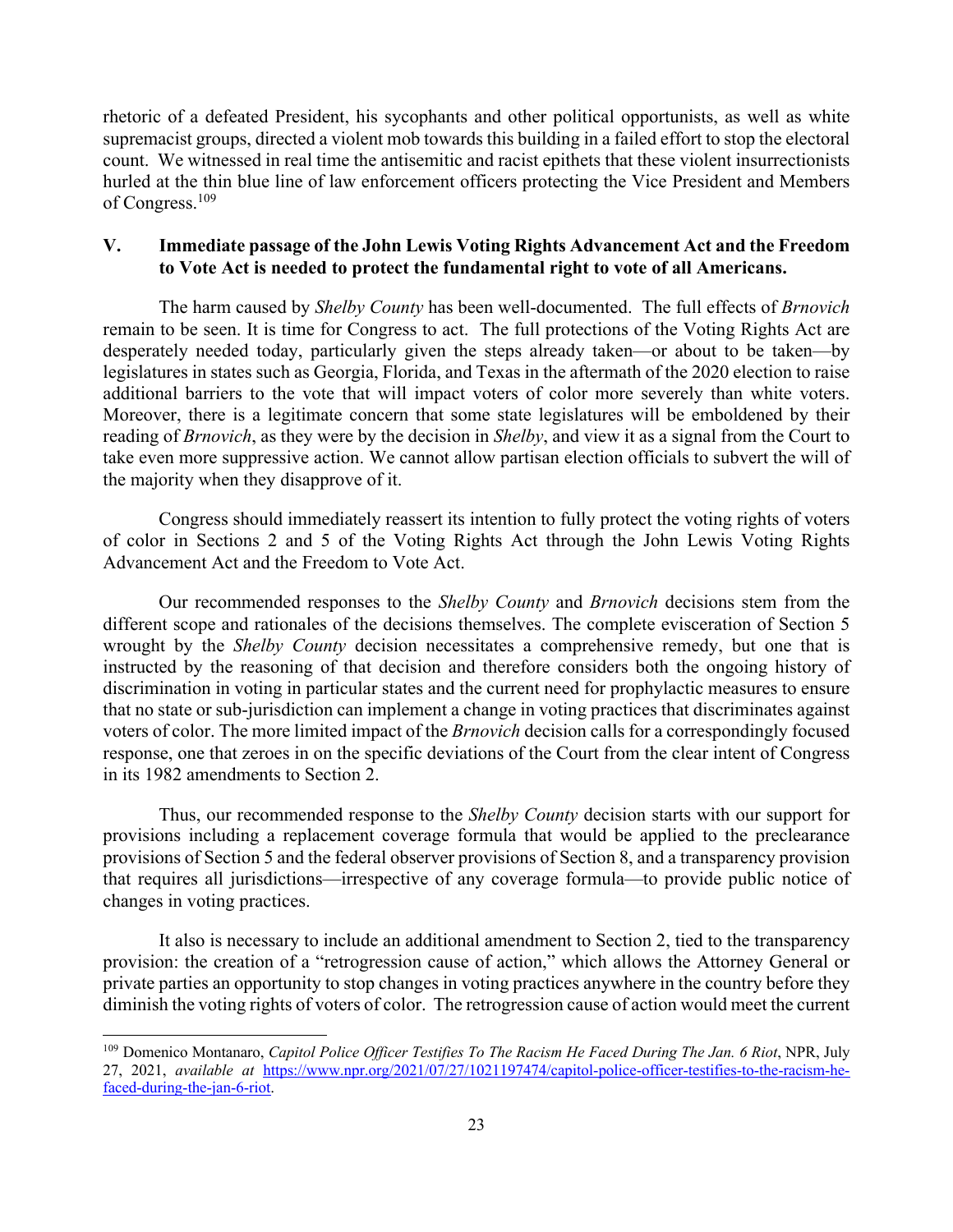need to stop suppressive laws that discriminate against voters of color, using a tried and true standard, with limited interference with state sovereignty, and without implicating issues relating to differentiation among the states.

Our recommended congressional response to *Brnovich* is more limited, as Congress does not have to completely rewrite Section 2. It simply has to remove any ambiguity in the statute caused by the *Brnovich* opinion, which gave short shrift to a substantial legislative record and decades of jurisprudence which run counter to the *Brnovich* majority's constricted view of this remedial statute. Congress originally enacted and later amended Section 2 to stymie not only blatant, explicit discrimination, but also facially neutral voting laws that, through ingenious, sophisticated methods, had a significant impact on the right to vote for people of color. Consistent with this purpose, prior to *Brnovich*, the Supreme Court and several Courts of Appeal had adopted a standard to ensure the effective implementation of those protections. That standard recognized not only that the Act applies broadly to all voting procedures and policies that abridge the right to vote—whether expressly or subtly—but also that a challenged law cannot be viewed in isolation, because a seemingly innocuous voting practice can interact with underlying social conditions to result in pernicious discrimination.<sup>110</sup>

Under that standard, Section 2 has worked for decades as a judicially manageable mechanism to stop voting discrimination. There has been no flood of questionable Section 2 vote denial "results" cases, and no widespread invalidation of voting regulations. Indeed, *Brnovich* marked the first time since the 1982 amendments to the Act that the Supreme Court reviewed a pure vote-denial claim. The reason is clear: The lower courts have taken seriously the Court's guidance, and carefully assessed the effects of challenged voting policies or procedures within each specific jurisdiction, based on the totality of the circumstances.

*Brnovich* compels an immediate response from this Congress, before some state legislators intent on creating obstacles that disproportionately result in a negative impact on the rights of voters of color—hear it as a dog whistle to do just that, and before lower courts apply the opinion in ways that elevate unsubstantiated and untrue justifications for new burdensome voting practices over genuine and proved claims of racially discriminatory results.

In closing, as we celebrate the lives and legacies of Dr. King and Congressman John Lewis, let us heed their words. Dr. King powerfully observed, "Freedom is like life. It cannot be had in installments. Freedom is indivisible—we have it all, or we are not free."111 Voting is foundational to securing that freedom. As Congressman Lewis explained, "The vote is precious. It is almost sacred. It is the most powerful non-violent tool we have in a democracy."112

<sup>110</sup> *Gingles v. Thornburg*, 478 U.S. 30, 47 (1986); *accord League of Women Voters of N.C. v. North Carolina*, 769 F.3d 224, 240 (4th Cir. 2014); *Veasey v. Abbott*, 830 F.3d 216, 244 (5th Cir. 2016) (en banc); *Ohio State Conf. of NAACP v. Husted*, 768 F.3d 524, 554 (6th Cir. 2014); *DNC v. Hobbs*, 948 F.3d 989, 1017 (9th Cir. 2020) (en banc); *Farrakhan v. Washington*, 338 F.3d 1009, 1011–12 (9th Cir. 2003).

<sup>111</sup> Martin Luther King, Jr., *The Case Against "Tokenism"*, N.Y. TIMES MAG., Aug. 5, 1962, in Washington, *supra*, at  $\frac{111}{112}$ .

<sup>112</sup> Sean Collins, *Rep. John Lewis's Voting Rights Legacy is in Danger*, Vox, July 20, 2020, *available at*  https://www.vox.com/policy-and-politics/2020/7/18/21329623/rep-john-lewis-voting-rights-legacy-supreme-court (quoting Rep. Lewis)*.*